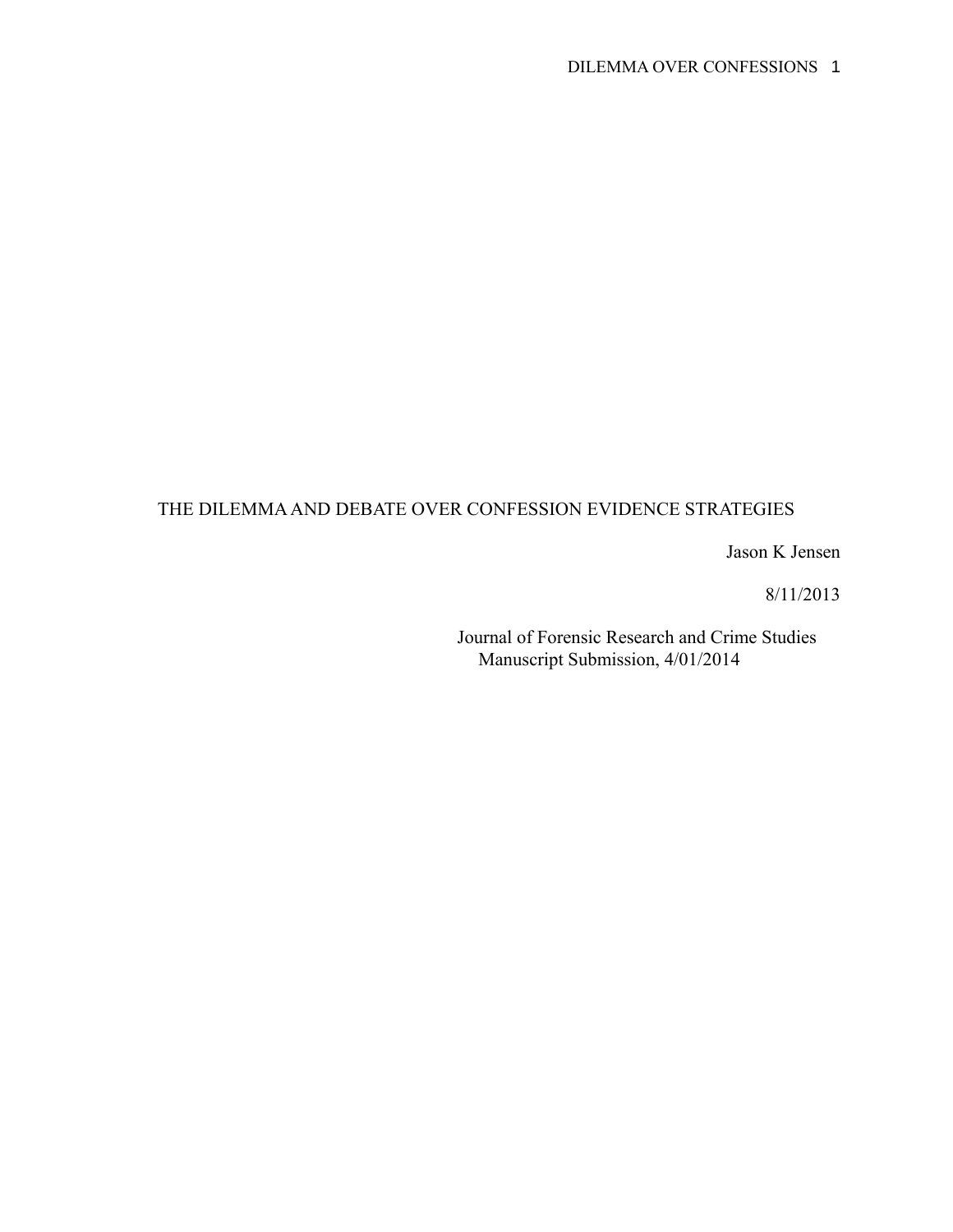# Abstract:

 This paper discusses the current problems identified by current DNA exonerations history. It addresses the need for policy changes that emphasizes greater reliance on DNA evidence collection and analysis, and less faith in confession evidence. Moreover, it discusses the fact that of the 300 DNA exonerations to date, 20-25% of those exonerations included confession evidence despite the innocence of those inmates. This article makes recommendations for Congressional legislation promoting change in three aspects: (1) recognition and restoration of the *Escobedo* Assertion as the guiding principle for law enforcement; (2) consistent with other jurisdictions, when interrogating, the process should be recorded; and (3) when an appellate court determines a confessions was coerced, the matter should be remanded for a new trial, since that confession evidence is too prejudicial for the harmless error doctrine to work. These recommendations and the intent of this article are to prevent or reduce the number of false confessions in the future.

 The subject is then compared to the report by Durant Frantzen, Frantzen suggests additional studies were necessary. However, the report actually supports a finding that even law enforcement officers lack faith in the effective use of the various interrogation strategies being promoted around the United States to American police.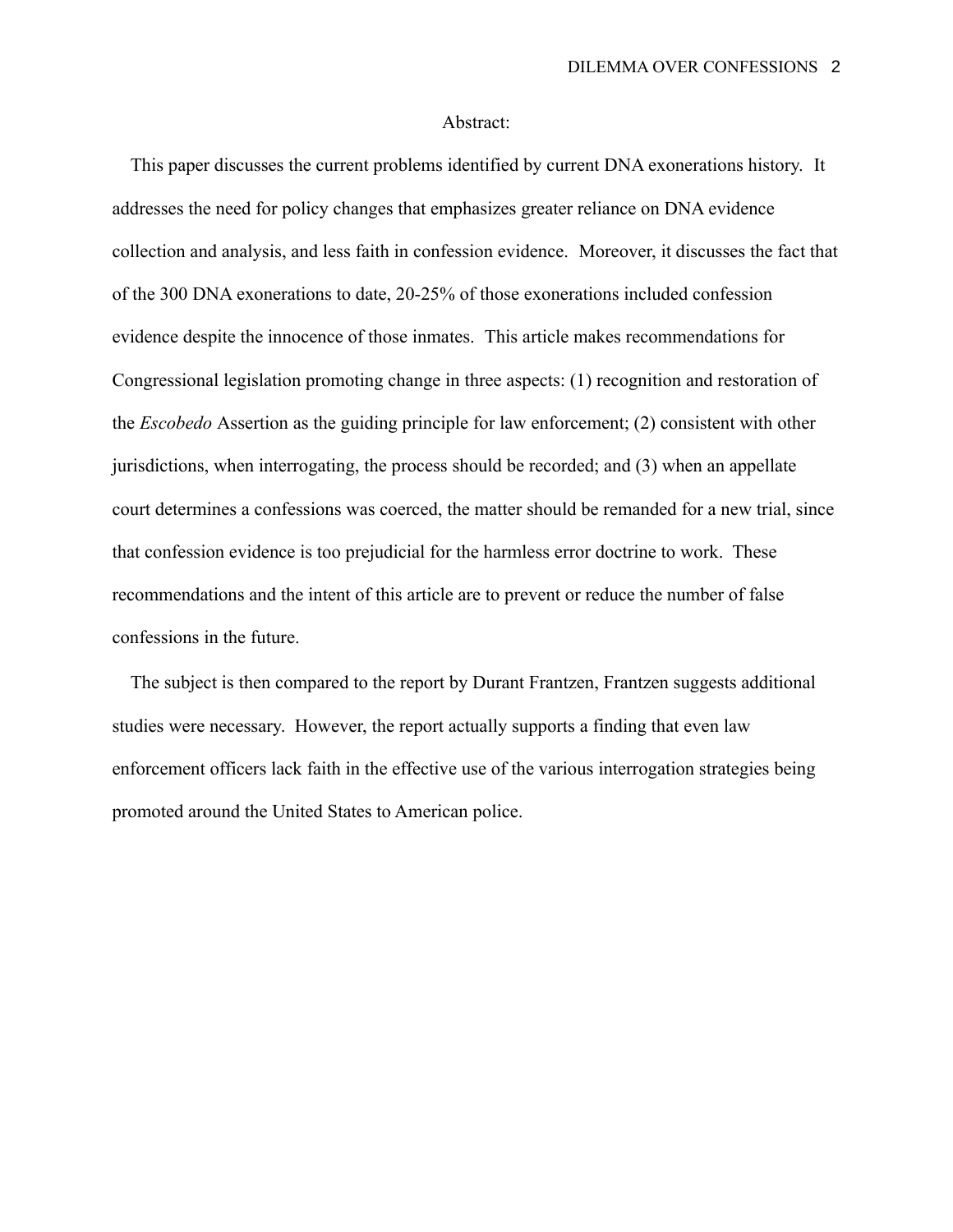# **Table of contents**

|                                                                               | Page   |
|-------------------------------------------------------------------------------|--------|
|                                                                               | 4      |
|                                                                               | 4      |
| High profile case of Amanda Knox                                              | 6      |
| Issue/problem/policy – Falsely convicting the innocent with false confessions | $\tau$ |
| Problem/policy - Harmless error doctrine does not work in confession cases    | 8      |
|                                                                               | 9      |
| The dilemma of confession evidence                                            | 10     |
| Other influences which lead to false confessions                              | 11     |
| The psychology of false confessions                                           | 13     |
|                                                                               | 14     |
|                                                                               | 16     |
| Canada's findings                                                             | 17     |
|                                                                               | 17     |
|                                                                               | 19     |
| DNA's benefit to the criminal justice system                                  | 19     |
| Use of DNA to prove guilt and innocence                                       | 22     |
| Need for reliable arrest and conviction rates                                 | 24     |
|                                                                               | 27     |
|                                                                               | 28     |
| Frantzen's 2010 law enforcement participatory study                           | 28     |
| Interrogation strategies not supported by practitioners                       | 30     |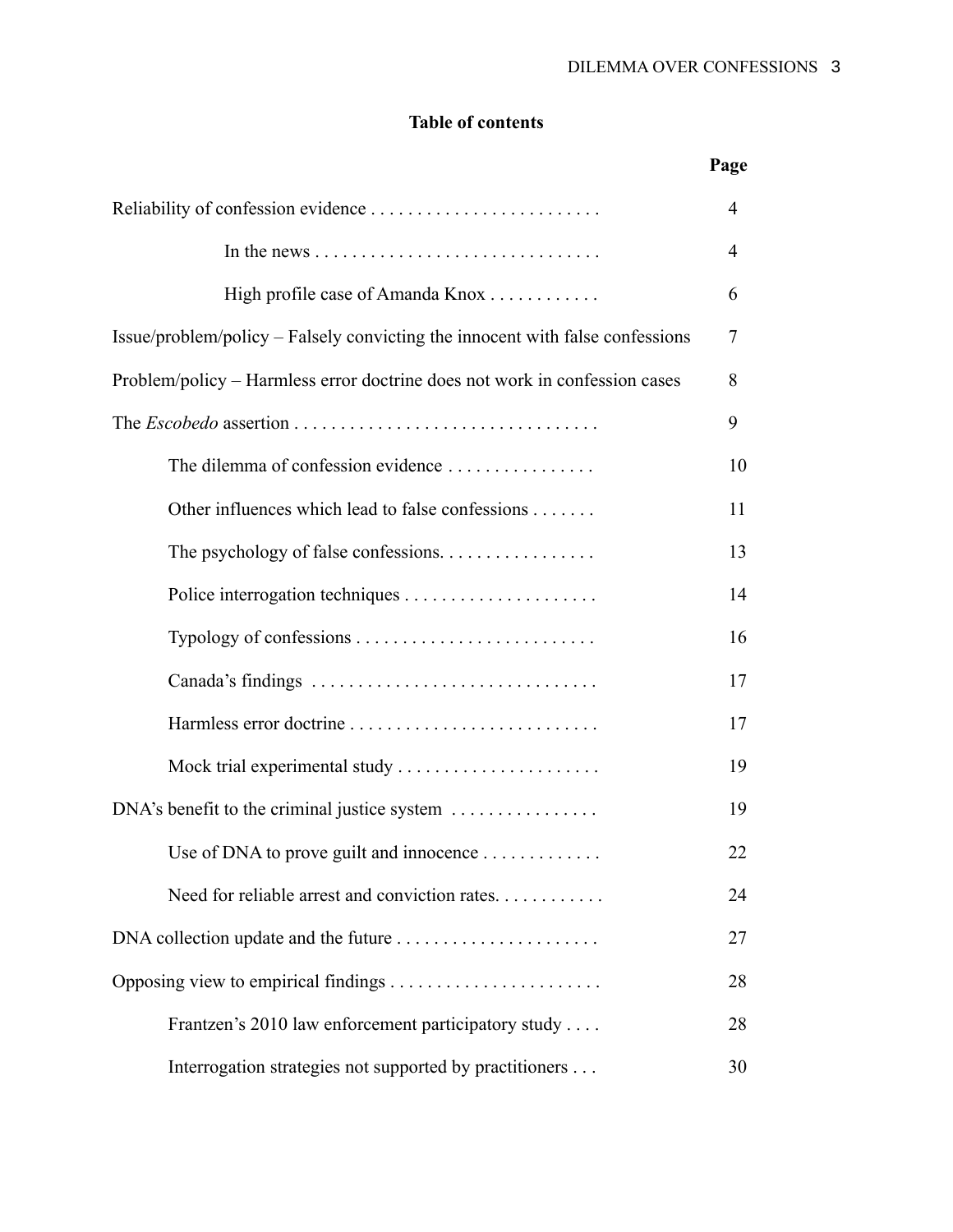| 30 |
|----|
| 31 |
| 32 |
| 34 |
| 34 |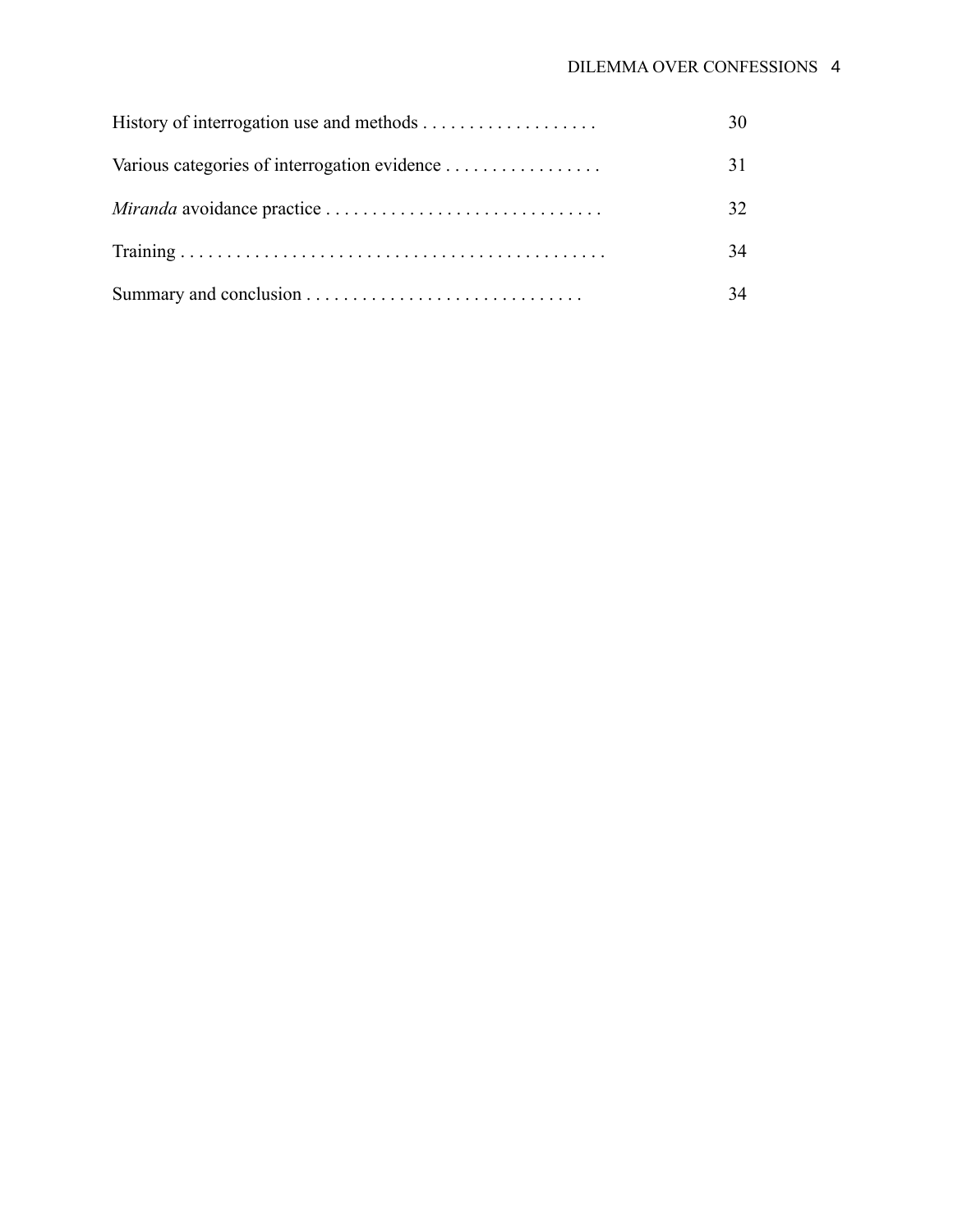# **Lessons Learned from DNA Exonerations Concerning False Confessions**

# **Reliability of confession evidence**

 This paper discusses the problems and policies associated with confession evidence in light of DNA evidence analysis, in the context of which evidence is a more effective tool for investigating crime. In the end, this particle will make statutory recommendations for the overturning of *Arizona v. Fulminante* (1991) and for the restoration of the Escobedo Assertion announced in *Escobedo v. Illinois* (1964) (the case which set the stage for *Miranda v. Arizona* (1966)). Clearly, the trend in law enforcement over the past 20-30 years has favored confession evidence. However, the Innocence Project has shown that as many as 20-25% of the Project cases successfully litigated included false confessions. 20 - 25% false confessions is an alarming rate that all Americans should be concerned about.

# **In the news**

 Eventually, all criminal justice policy is impacted by public perception. Frequently, these perceptions are influenced by the media and television. During the past decade, stories concerning false confessions have been making headlines. For example, on October 1, 2012, a headline of the Los Angeles Times read "DNA Evidence Exonerates 300<sup>th</sup> Prisoner Nationwide." The 300<sup>th</sup> exoneration was Damon Thibodeaux, 38, of Louisiana who was released from death row, becoming the 300<sup>th</sup> prisoner nationwide to be freed after DNA evidence showed he was innocent (Hennessy-Fiske, 2012). A Jefferson Parish judge overturned Thibodeaux's rape and murder conviction releasing him from prison after serving 16 years, 15 awaiting his execution on death row for a crime he did not commit (Hennessy-Fiske, 2012). Of the first 300 exonerations, 18 were on death row awaiting their executions (Hennessy-Fiske, 2012).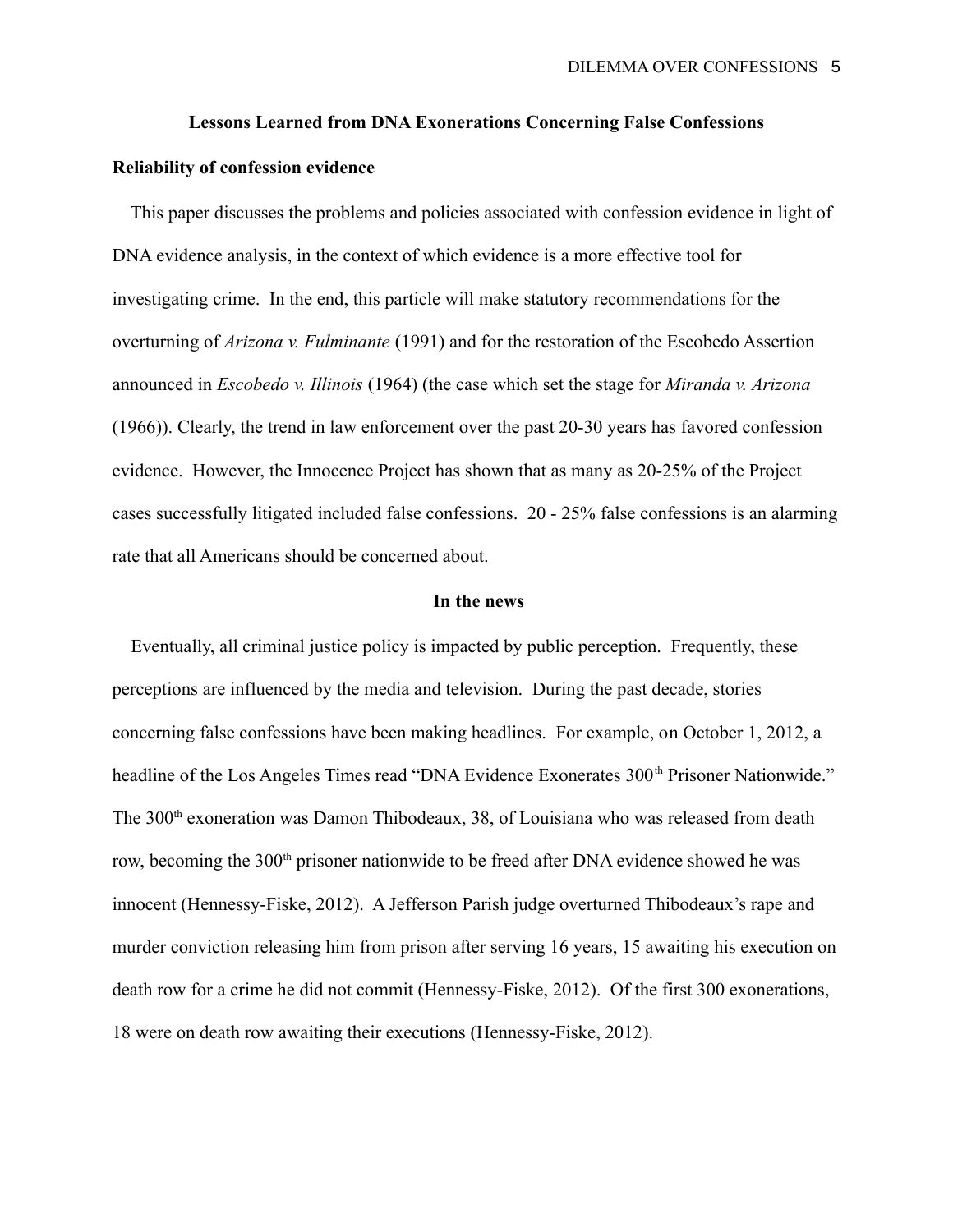Thibodeaux was convicted in 1997 and sentenced to death after allegedly confessing to the July 19, 1996, tragic rape and murder of his 14-year-old step-cousin, Crystal Champagne, in Westwego, a community southwest of New Orleans (Hennessy-Fiske, 2012). The girl had disappeared the last night she was seen by her family as she left the apartment to walk to a nearby grocery store (Hennessy-Fiske, 2012). Failing to return, her parents called for police and a search followed (Hennessy-Fiske, 2012). Crystal's body was located under a bridge the following evening, her pants were pulled down and a wire ligature was around her neck; giving the appearance she had been strangled and sexually assaulted. Later that night, detectives began interrogating potential witnesses, which included Thibodeaux (Hennessy-Fiske, 2012).

 Unfortunately, after a lengthy 9-hour interrogation, Thibodeaux falsely confessed to raping and murdering the girl. The confession evidence became the primary basis for Thibodeaux's conviction in October 1997 (Hennessy-Fiske, 2012). Thibodeaux appealed the conviction, to no avail. On appeal, his arguments included that he was coerced into giving a false, unrecorded confession after being interrogated by sheriff's investigators endlessly for nine hours (Hennessy-Fiske, 2012). He also asserted there being insufficient evidence to convict him and that using his false confession resulted in an unfair trial (Hennessy-Fiske, 2012). One of Thibodeaux's attorneys, Steve Kaplan, said "This is a tragic illustration of why law enforcement [needs to] record the entire interrogation of any witness or potential suspect in any investigation involving a serious crime" (Hennessy-Fiske, 2012).

 Lucky for Thibodeaux, his legal team persuaded the district attorney of Jefferson Parish, Paul Connick, to reinvestigate the case in 2007 costing hundreds of thousands of dollars (Hennessy-Fiske, 2012). DNA testing showed that Thibodeaux was not the killer and that Crystal had not been raped (Hennessy-Fiske, 2012).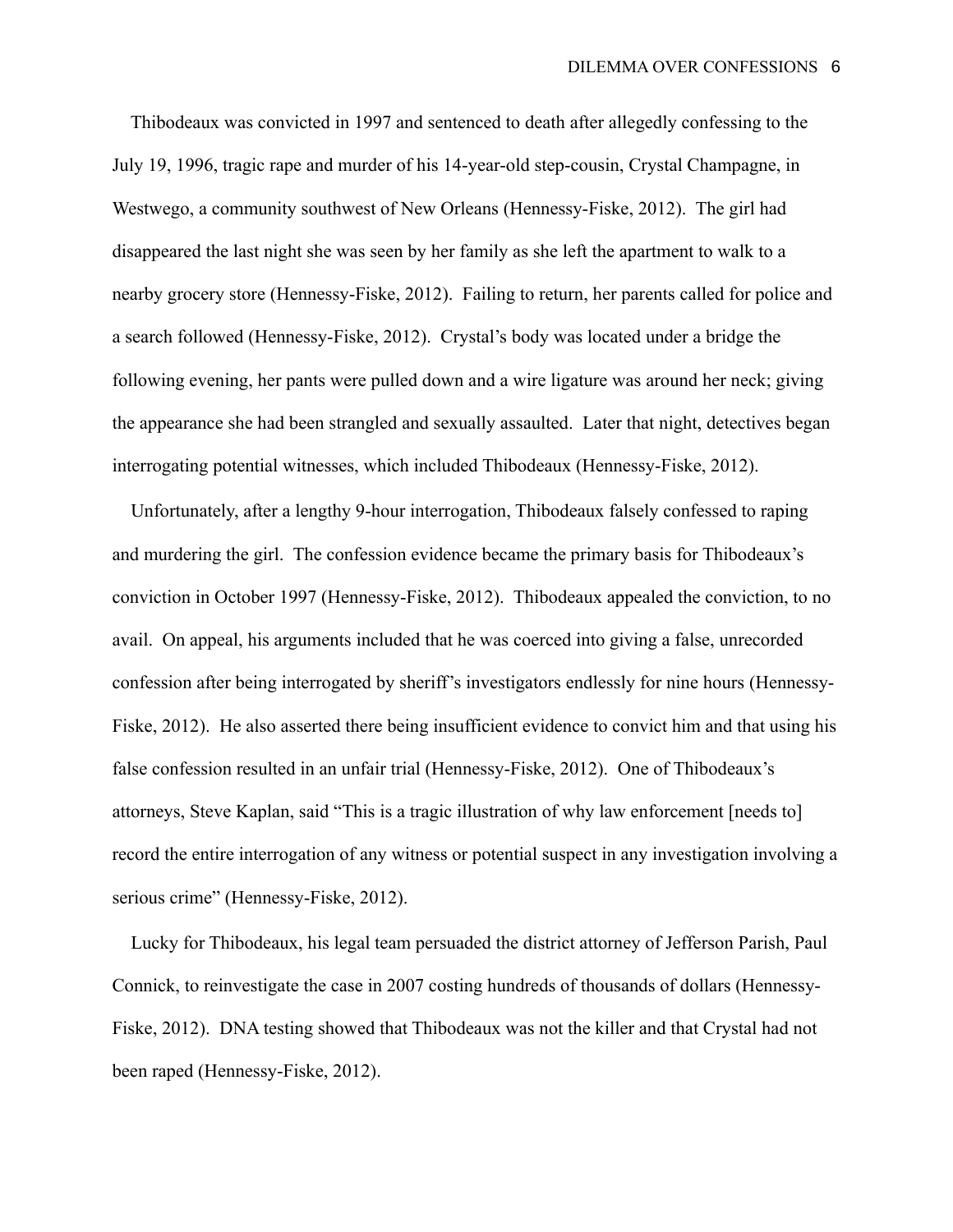Another one of Thibodeaux's attorneys, Barry Scheck, co-director of the Innocence Project, acknowledged that "District attorneys now recognize that the system doesn't always get it right and many, like District Attorney Connick and his team, are committed to getting to the truth" (Hennessy-Fiske, 2012). The LA Times author mentioned in closing, Thibodeaux's case emphasizes the importance of California's Proposition 34, seeking to repeal the death penalty in the upcoming election.

#### **High profile case of Amanda Knox**

 Another recent case, a high profile case involving a coerced conviction is worth mentioning. The Amanda Knox case was another false confession case, which illustrates just how seriously a confession trumps factual innocence (Kassin, 2012, p. 431). In November 2, 2007, Merideth Kercher was found dead and raped (Kassin, 2012, p. 431). Her roommate, Amanda Knox, 21, was immediately blamed despite having no criminal history or history of violence; and there being no tenable motive (Kassin, 2012, p. 431). Unfortunately, police were drawn to her blaming her apparent demeanor – they contributed she lacked affect, her outbursts of sobbing, and her displayed girlish and immature behavior at times as the rationale being suspecting her. As crazy as it seemed, these assertions led police to suspect Knox was involved and that she had lied about being with her new boyfriend, Raffaele Sollecito, that evening (Kassin, 2012, p. 431).

 Armed with their ill-conceived notion of guilt, several police officials interrogated Knox on and off for four days (Kassin, 2012, p. 431). Her final interrogation started in the evening of November 5th and lasted until the next day at 6 am during which time she was alone, without an attorney, tag-teamed by a dozen police, with no break for food or sleep (Kassin, 2012, p. 431). In many ways Knox was vulnerable for confessing – she was young, far-a-way from home, with no family, and forced to speak in a language in which she was not fluent (Kassin, 2012, p. 431).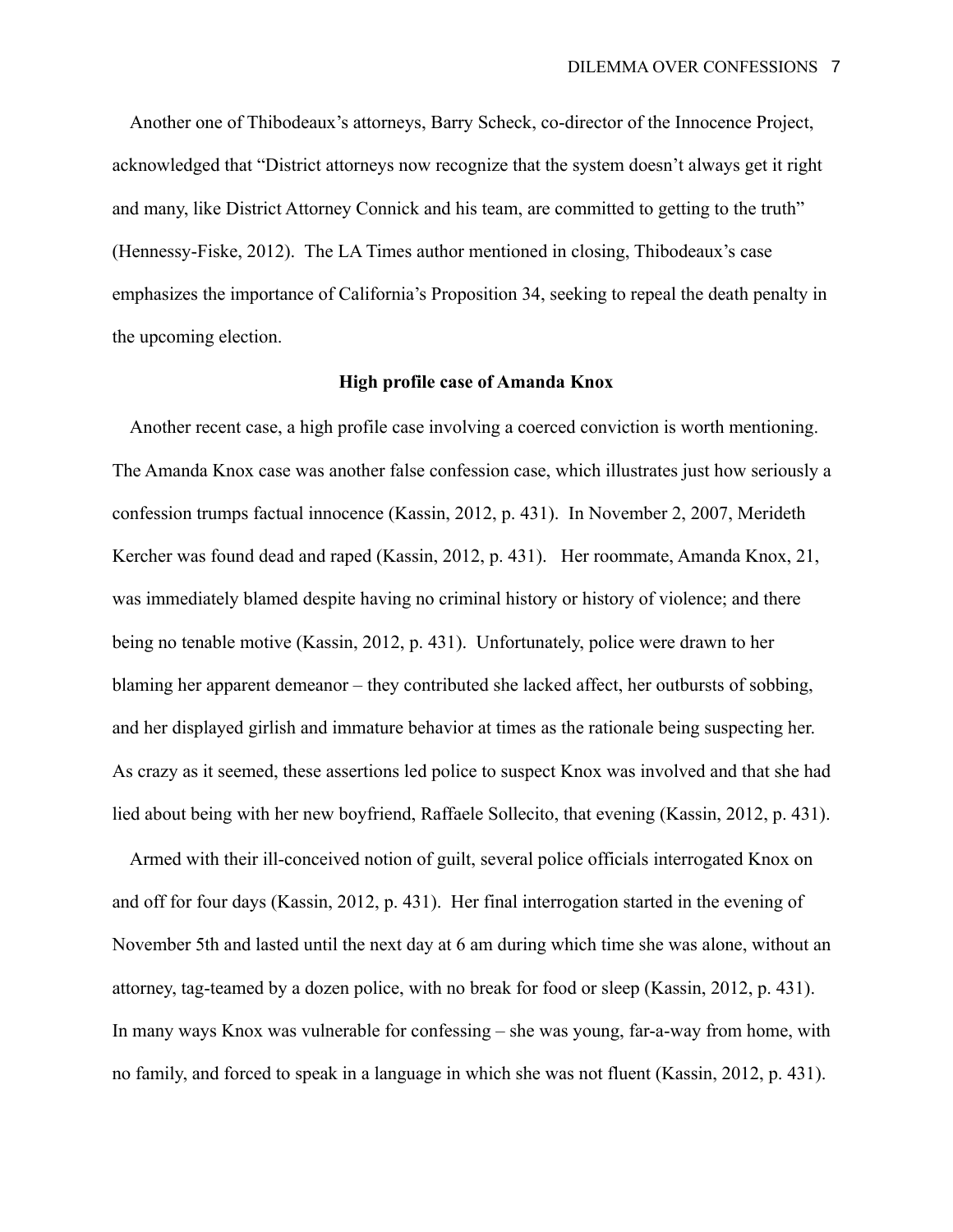Knox reported being badgered, repeatedly called a liar and threatened. Among other claims, officers falsely told her that forensic evidence placed her at the scene and that her boyfriend denied her alibi (Kassin, 2012, p. 431). The pressure proved to be too much to bear, ultimately she confessed to crimes she had not committed. Subsequently she was convicted and then Knox appealed.

 On October 3, 2011, after having been granted a new trial, she was acquitted. Because police had failed to provide Knox with an attorney and failed to record the interrogation, the Court ruled her confessions inadmissible in court (Kassin, 2012, p. 431). Ten weeks later, the Italian court of appeals released a strongly worded 143-page opinion in which it criticized the prosecution and concluded that there was no credible evidence, motive or plausible theory of guilt (Kassin, 2012, p. 432).

 Because of these occurrences, it is necessary for the criminal justice system to review the phenomenon to explore the causes of these false confessions and overhaul strategies needed to curtail more from occurring.

# **Issue/Problem/Policy – Falsely convicting the innocent with confessions**

 In light of the rising number of exonerations proven by DNA as well as the surprise fact that 20-25% of them included false confessions of innocent people, this article is dedicated at identifying the problem source, and make policy recommendations. As will be discussed below, the problem can be identified in two parts: Law enforcement's and the criminal justice system's departure from the *Escobedo* assertion, and the Court's application of the harmless error doctrine concerning coerced confession evidence in *Arizona v. Fulminante* (1991). It's high time the pendulum swung the other way on the confession-forensic evidence continuum. The rise in reliance upon confession evidence is inconsistent with the assertion declared in *Escobedo v.*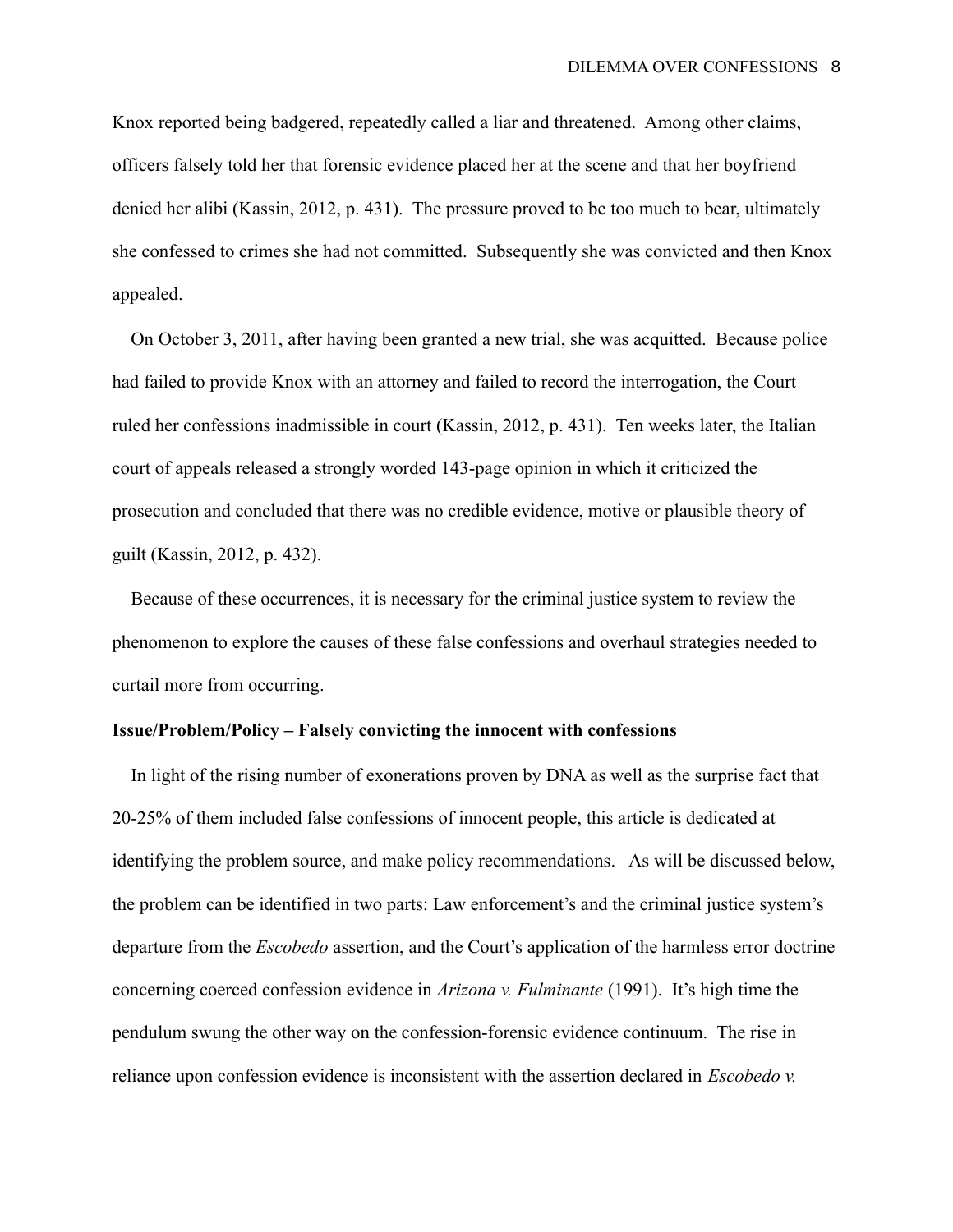*Illinois* (1964), which formerly instituted the policy that a criminal justice system which relied on confession evidence was less reliable than a system that relied on evidence obtained through skillful investigation.

### **Problem/Policy – Harmless error doctrine does not work in confession cases**

 Contrary to the notion that innocent people don't confess to crimes they did not commit, Saul Kassin has been recognized for his research of the false confession phenomenon for a couple decades in the United States (Kassin, 2012, p. 432). In his career, he has published several articles including "False Confessions: Causes, Consequences, and Implications for reform" which was inspired, in part, by the findings of the Innocence Project, that a startling 25% of their wrongful conviction cases contained false confession evidence (Kassin, 2012, p. 432). In one of his earlier articles (Kassin, 1997), Kassin overviewed the emerging study of confessions, described and critically evaluated the influential Reid technique of interrogation, and reiterated three classic types of false confessions previously identified (Kassin, 2012, p. 432). The purpose was to describe the phenomenon of false confessions and to note relevant psychological theories and research of the suspect characteristics and police interrogation techniques that can lead innocent people to confess (Kassin, 2012, p. 432).

### **The** *Escobedo* **assertion**

 In June of 1964, the U.S. Supreme Court issued is decision *Escobedo v. Illinois* (Dowling, 1965, p. 143). That case involved the wrongly obtained confession from Danny Escobedo. The Court referred to the issue as an "oblique, many-faceted constitutional problem of modern criminal procedure" referring to incommunicado police interrogation of suspected criminals versus the right of persons suspected of crime to assistance of counsel at the police investigation level of a criminal case (Dowling, 1965, p. 143). *Escobedo* was the fore-runner to *Miranda v.*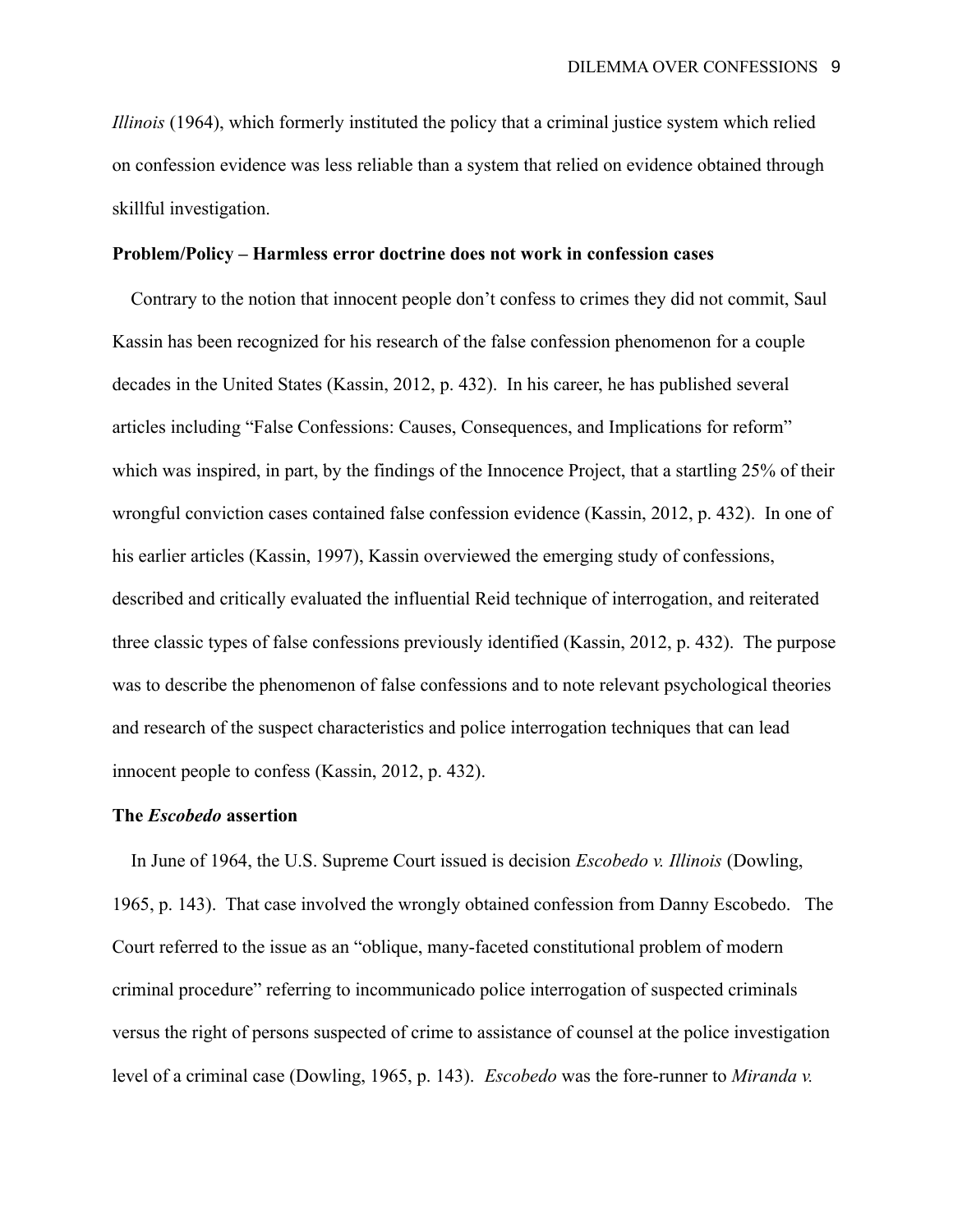*Arizona* (1966). Implicit within the problem were two lessor issues: the requirement that confessions be voluntary and the privilege against self-incrimination (Dowling, 1965, p. 143).

The most profound statement made in *Escobedo* is known as the *Escobedo* assertion:

"We have learned the lesson of history, ancient and modern, that a system of criminal law enforcement which comes to depend on the 'confession,' will in the long run, be less reliable and more subject to abuses than a system which depends on extrinsic evidence independently sourced through skillful investigation."

# (Robinson, 1965, p. 414).

 *Escobedo* provoked national attention in its day (Dowling, 1965, p. 143). Newspapers and other media sources widely reported the case, condemning it as an example of the Court's "turn 'em loose" philosophy, claiming the ruling proscribed crippling new restrictions on government concerning the taking and use of criminal confessions (Dowling, 1965, p. 143). Many accused the Court of hamstringing law enforcement by bringing defense lawyers into an important police workshop – the interrogation room (Dowling, 1965, p. 143). The *Escobedo* Court stated that the defendant who does not ask for counsel is the very defendant who most needs attorney assistance (Dowling, 1965, p. 154). Ever since the *Escobedo* decision, the philosophy against the utilization of confession evidence has gradually eroded. Momentum has increased favoring its use to aid the congested legal system.

#### **The dilemma of confession evidence**

 The classic rationale for the exclusion of confessions rests upon the principle that that some confessions are believed to be untrustworthy (Robinson, 1965, p. 413). The orthodox principle excludes confessions when the circumstances under which they were obtained are such as to indicate a substantial danger of inducement to make a false statement (Robinson, 1965, p. 413).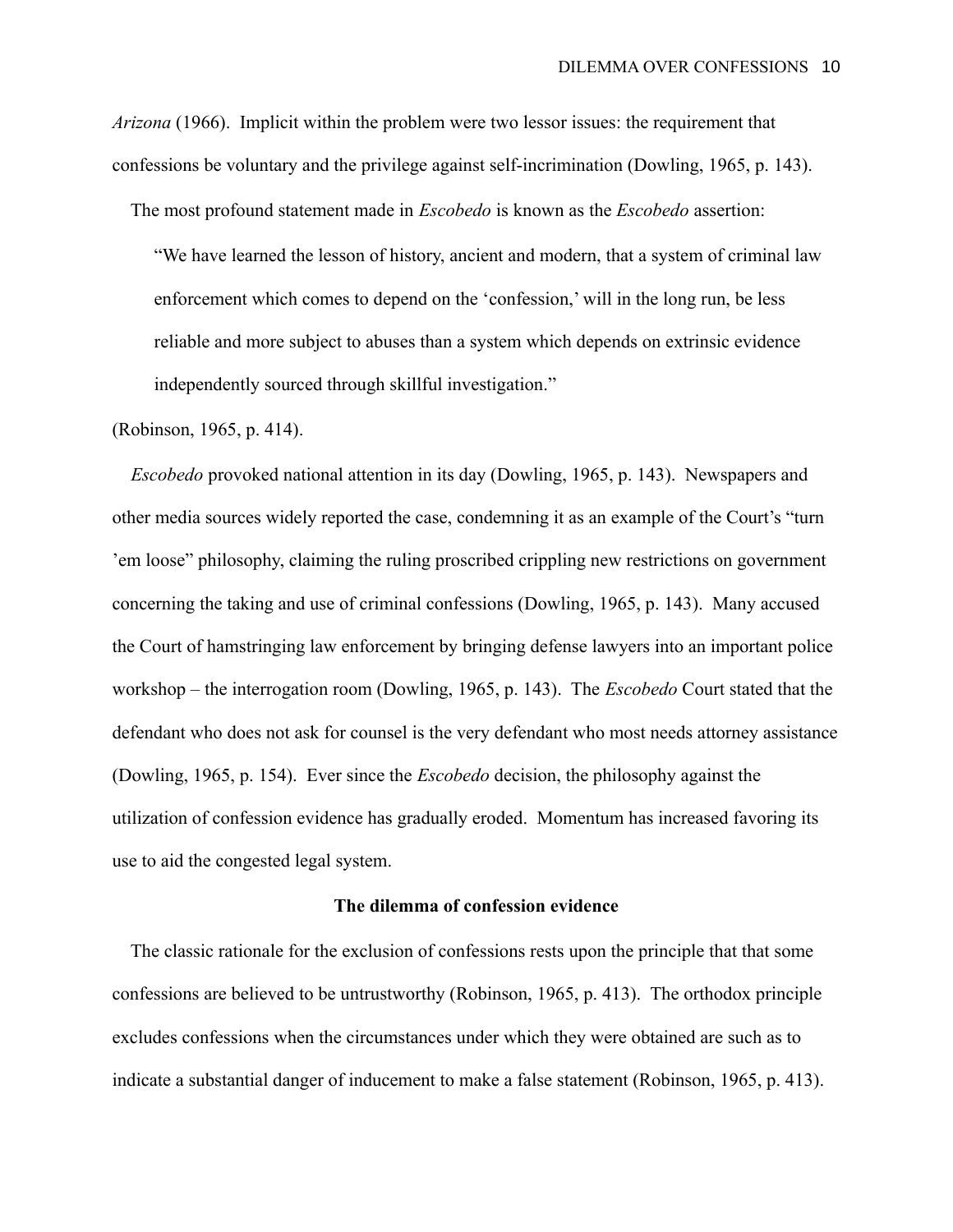Conversely, it is traditionally assumed that confessions made in the absence of such inducement have probative value (Robinson, 1965, p. 413). The inference supports the common sense notion that an innocent person will not ordinarily wish to imperil his freedom by making a false admission of criminal guilt (Robinson, 1965, p. 413). In fact is a confession – if freely and voluntarily given – is viewed as evidence of the most satisfactory character (Robinson, 1965, p. 413). Confession evidence benefits the truth-seeking process best when the confession evidence is added to such other evidence as may be available than when it is excluded (Robinson, 1965, p. 414).

# **Other influences which lead to false confessions**

While factors which cause persons to confess are undoubtedly extremely complex, it is an easy inference that persons guilty of such tactical blunder must be disadvantaged intellectually, emotionally, or culturally (Robinson, 1965, p. 420). In a famous early confession case involving protracted interrogation, Justice Black wrote for the Court:

The determination to preserve an accused's right to procedural due process sprang in large part from knowledge of the historical truth that the rights and liberties of people accused of crime could not be safely entrusted to secret inquisitorial processes. The testimony of centuries, in governments of varying kinds over populations of different races and beliefs, stood as proof that physical and mental torture and coercion had brought about the tragically unjust sacrifices of some who were the noblest and most useful of their generations. The rack, the thumbscrew, the wheel, solitary confinement, protracted questioning and cross questioning, and other ingenious forms of entrapment of the helpless or unpopular had left their wake of mutilated bodies and shattered minds along the way to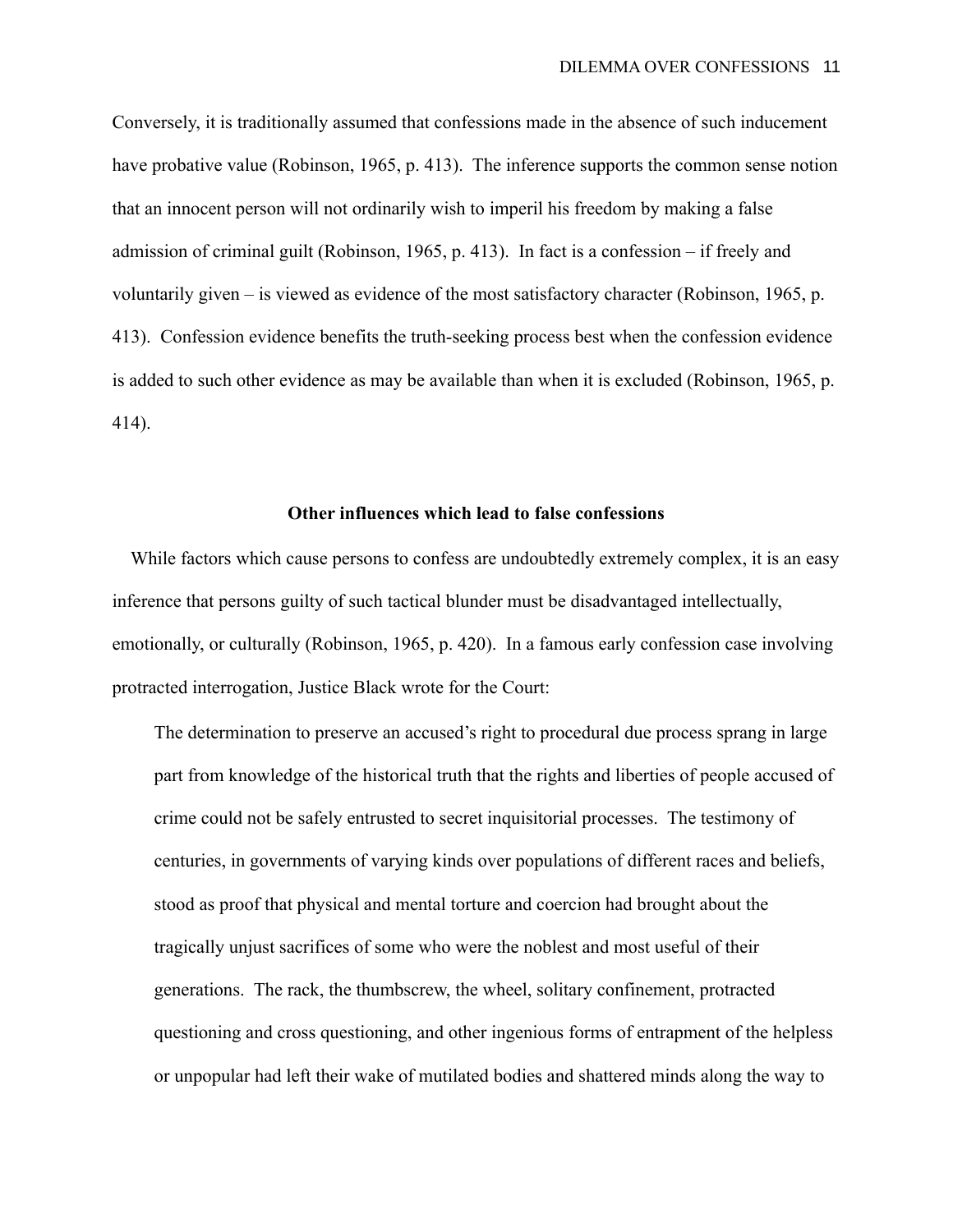the cross, the guillotine, the stake and the hangman's noose. And they who have suffered most from secret and dictatorial proceedings have almost always been the poor, the ignorant, the numerically weak, the friendless, and the powerless.

(Robinson, 1965, p. 420). Adding to Justice Black's opinion, Professor Beisel of U.C. Berkley, included:

Seldom indeed do we hear of professionally trained men or experienced business men making confessions as to crimes of which they might be accused. Instead, under the present constitutional law of 'coerced' confessions, it is the frightened, the insecure, the weak, the untrained, the bewildered, the stupid, the naïve, and the credulous that are caught in the web. These are the ones who will talk to an experienced, well-trained police interrogator. Once they start talking, they talk themselves into jail.

(Robinson, 1965, p. 420). No matter how fine scholars may think the present constitutional law of confessions to be, it does permit many of the discriminatory features of characteristics dividing and separating men into various social classes to play an important, perhaps decisive, yet unarticulated role in determining who shall or shall not be punished by the use of confessions. All the inequalities of naive intelligence, environment, schooling, economic opportunity, racial origin, to name only a few, bear upon and are allowed to play an important part in securing confessions of guilt at the police station under the present constitutional law of 'coerced' confessions (Robinson, 1965, p. 420).

 Chapman (2013) who recently added to the topic, emphasized that false confessions are very much alive and well in the legal system in North America today, and there is a very long history of these types of wrongful declarations (Chapman, 2013, p. 160). One of the first references to a false confession was recorded in 1660 (Chapman, 2013, p. 160). The suspect was a servant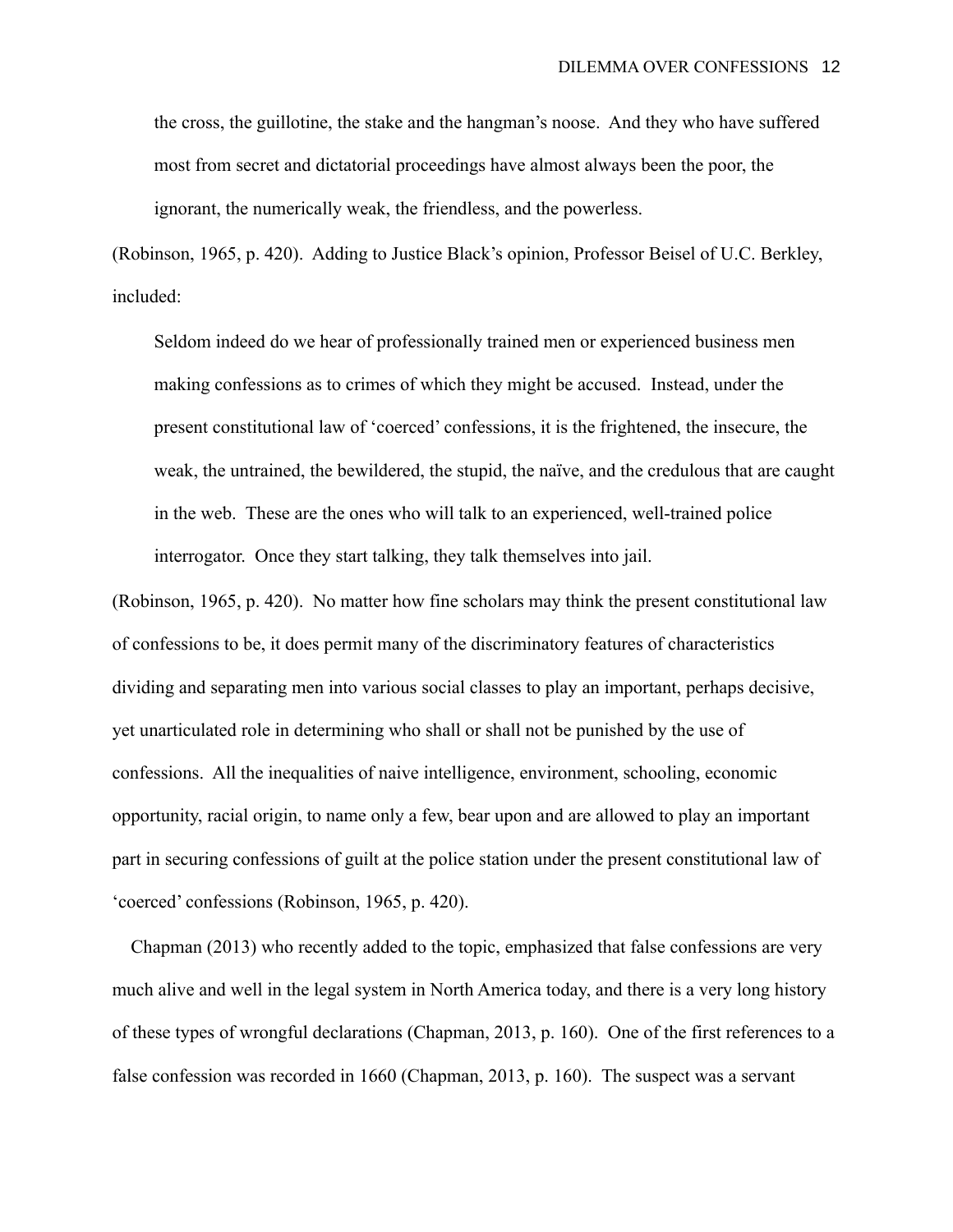named John Perry, who was sent for his master, William Harrison (Chapman, 2013, p. 160). When Perry failed to return home for a prolonged period of time, he came under suspicion of robbing and murdering his master for rent money (Chapman, 2013, p. 160). When officials confronted Perry upon his return home, he initially asserted his innocence, but then speculated Harrison may have been killed, but he denied being responsible for murdering him (Chapman, 2013, p. 160). The local magistrate encouraged Perry to confess to being the murderer (Chapman, 2013, p. 160). Instead, Perry accused his brother Richard and his mother of the crimes and professed merely assisting them of disposing the body (Chapman, 2013, p. 160). All three members of the Perry family were convicted of murder solely on the basis of John's detailed confession (Chapman, 2013, p. 160). Perry later tried to retract his confession, but all were executed any way (Chapman, 2013, p. 160). Two years passed after the execution when William Harrison returned home from Turkey, very much alive and well (Chapman, 2013, 160- 161).

### **The psychology of false confessions**

 From a psychological perspective, there has been decades of research on the use of persuasion, advertising, false memories, false confessions, and eye witness accounts (Chapman, 2013, p. 161). The psychological accounts are impactful as they involve mistaken identities, inaccurate memories, and faulty eyewitness testimony resulting in the conviction of the innocent (Chapman, 2013, p. 161). When this psychological research is applied to interrogation, the result can be that the officer already believes that the suspect committed the crime and is "not likely to take 'no' as an answer (Chapman, 2013, pp. 161-162). The interrogators will typically use "any means necessary" to elicit a confession, and not only will suspects confess, but they will form false memories of the crime(s) they did not commit (Chapman, 2013, p. 162). Various psychological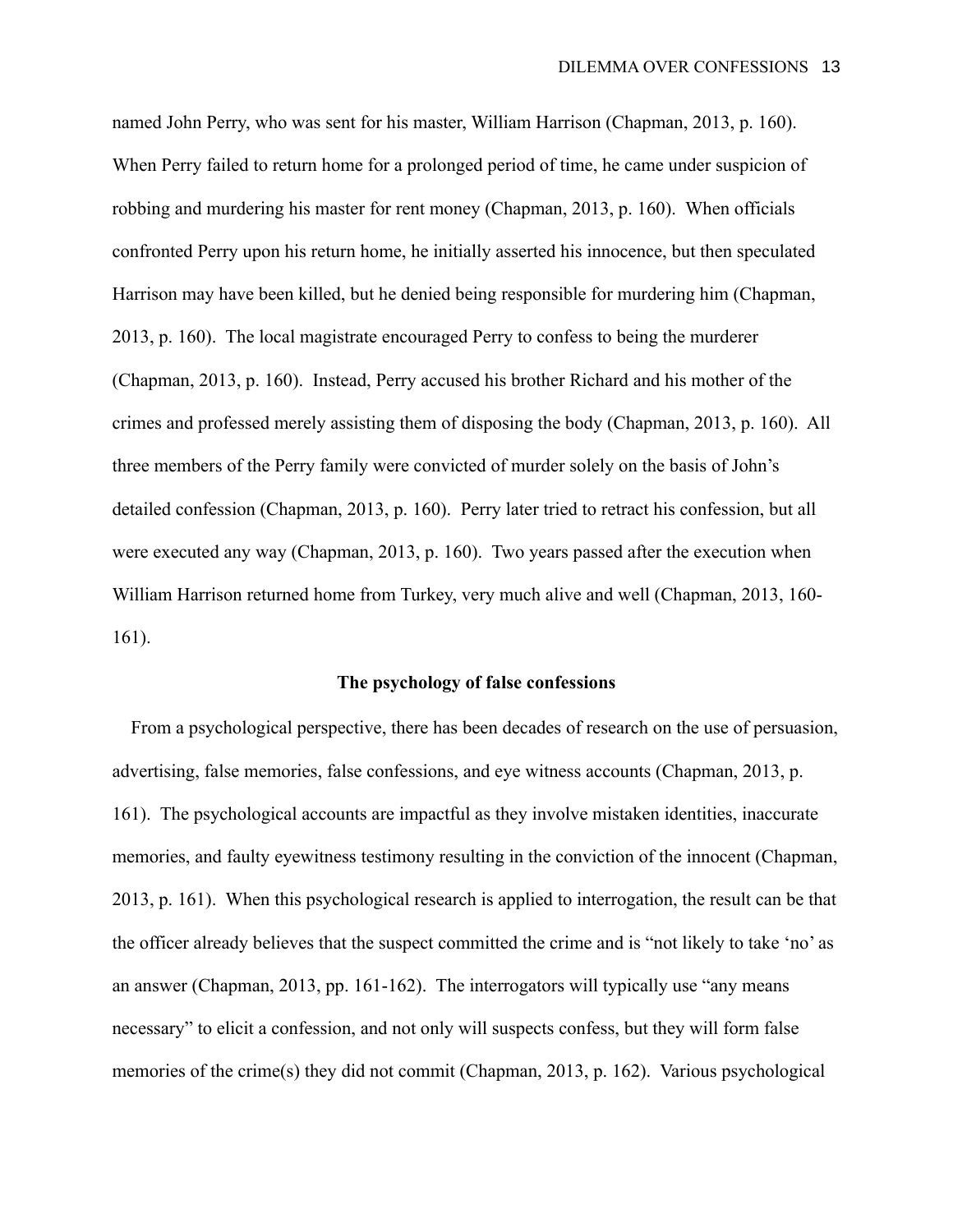theories have developed including the "source monitoring framework" which posits that individuals usually can differentiate memories from imagination, but those without this ability may falsely confess when fantasy and reality become convoluted (Chapman, 2013, p. 162). The "encoding, retrieval, and evaluation discussed by the source monitoring framework can give rise to false beliefs and memories" and interrogation can "expose innocent suspects to information with which they had no previous knowledge" (Chapman, 2013, p. 160).

# **Police interrogation techniques**

 In attempt to prevent false confessions in their nation, the British model for conducting interrogations was created and named PEACE. Crucial aspects of interviewing under the PEACE policy include overarching aims that "the role of interviewers is to obtain reliable and accurate information; interviewers should be open-minded; interviewers must act fairly; interviewers ask questions to establish the truth" (Chapman, 2013, p. 163). However, one study conducted by Bull and Soukara found that although the PEACE tactics were policy, police still relied on techniques such as revealing crucial evidence about the crime, leading questions, repetitive questioning, emphasizing contradictions, directly accusing the suspect, and challenging the suspect's account in more than 50% of the cases they studied (Chapman, 2013, p. 163). Techniques such as "gentle prods" or asking the suspect to speak through encouragement, recognizing changes in mood and changing questioning techniques, concern, and silence were used in less than 50% of the cases (Chapman, 2013, p. 163).

 In the past, courts have thus recognized the potential for false confessions even if the inducements or threats seem inconsequential to those looking at the situation from the outside (Chapman, 2013, p. 163). Richard Leo and Steven Drizin have identified what they call "psychological coercion" by the police which are "coercive police methods that sequentially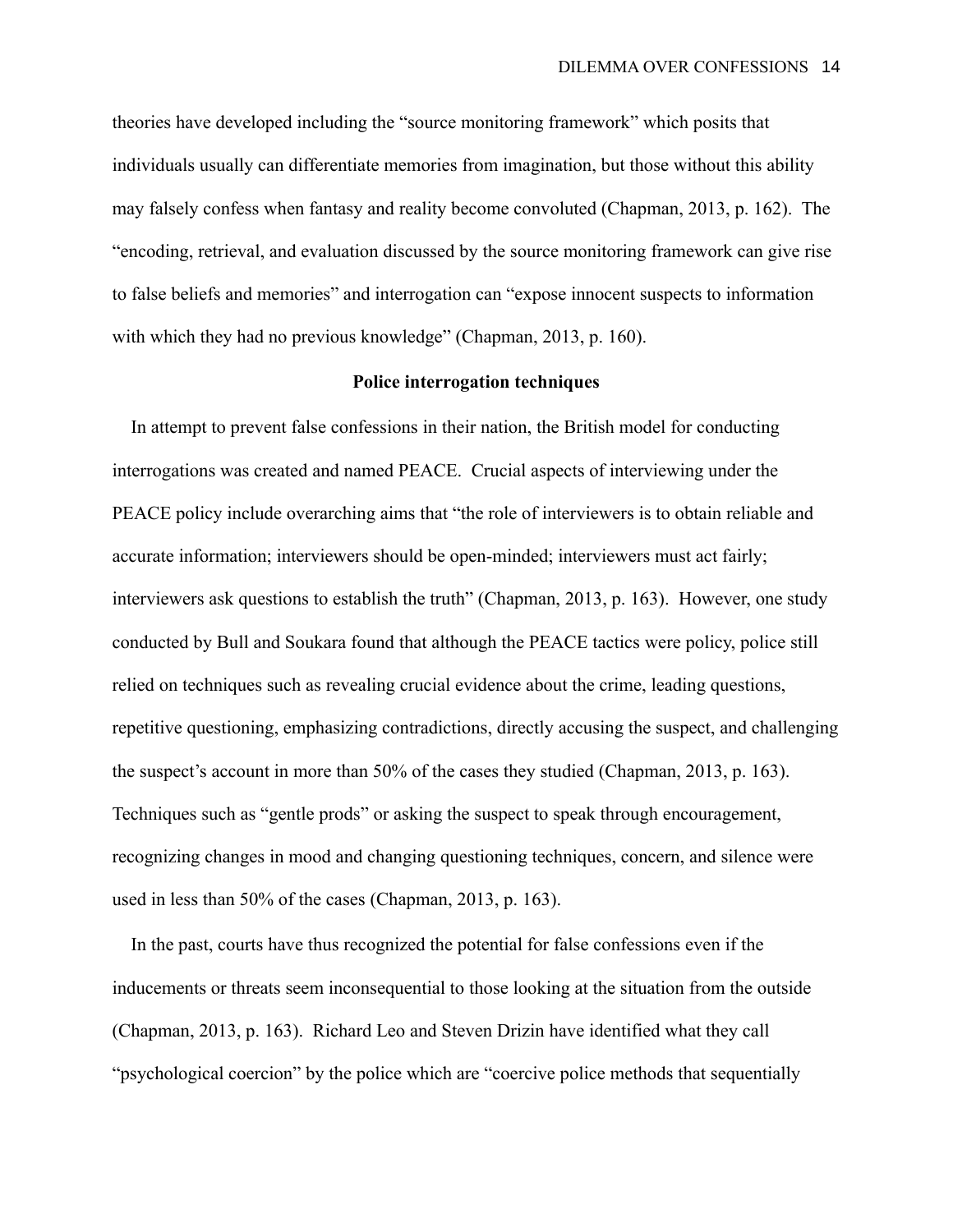manipulate a suspect's perception of the situation, expectations for the future, and motivation to shift from denial to admission," and one of these methods is to "overbear a suspect's will . . . and are thus regarded as inherently coercive in psychology and law" (Chapman, 2013, pp. 163-164)

 It is also true that interrogations are inherently stressful (Chapman, 2013, p. 164). In another British study, the researchers examined the reactions of first-time offenders interrogated about sex crimes (Chapman, 2013, p. 164). They found that the suspects had reactions including "trembling, shivering, sweating, hyperventilation, frequent urination, and verbal incoherence" (Chapman, 2013, p. 164). Added to these inherent stresses, the researchers found that those who make false confessions do so because of a combination of mental elements, personality, intelligence, and the environment of the interrogation (Chapman, 2013, p. 164).

 The techniques used by police in the course of interrogations should be the focal point for an analysis of false confessions (Chapman, 2013, p. 164). Police officers try to persuade a suspect to confess because denial of the crime is considered an undesirable outcome (Chapman, 2013, p. 164). Moreover, the number of confessions an officer obtains is linked to his or her interviewing competence (Chapman, 2013, p. 164). Moreover, valid confessions are viewed as an integral part of the legal system for facilitating plea negotiations and alleviating the pressures of the clogged legal system (Chapman, 2013, p. 164). Research shows that 40-76% of those interrogated confess (Chapman, 2013, p. 164). However, the pressure put on officers to obtain confessions from suspects leads officers to resort to coercive interrogation tactics which may lead to false confessions (Chapman, 2013, p. 160).

 Police interrogation techniques focus on overcoming denials, to elicit confessions from suspects (Chapman, 2013, p. 164). According to Saul Kassin, the modern police interrogation as a psychological process involving three components: 1) isolation as a means to increase the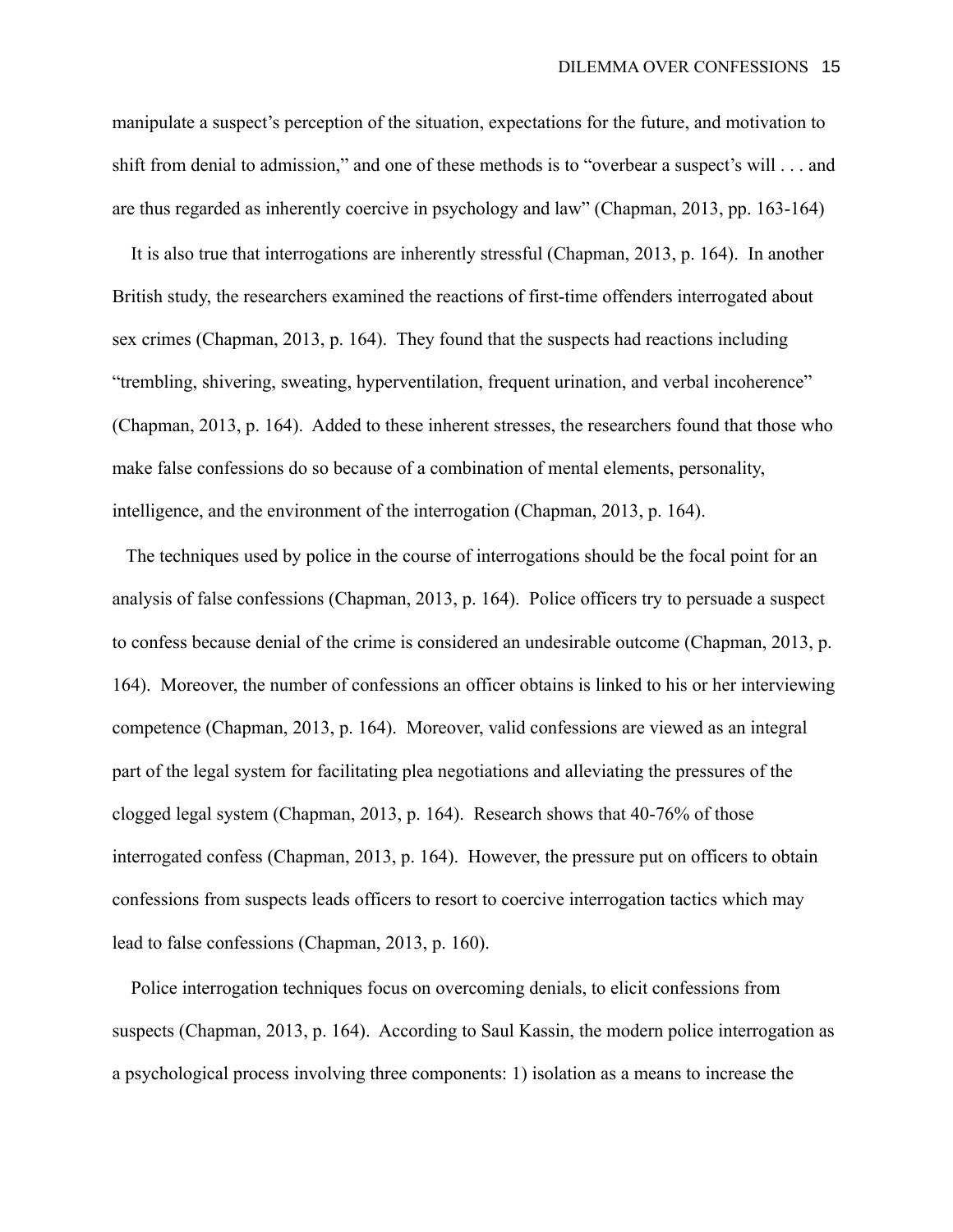suspect's anxiety and desire to escape; 2) confrontation whereby the interrogator accuses the suspect of the crime using real or fictitious evidence to support the accusation; and 3) minimization, where the investigator conveys and provides a moral justification for the crime in order to lead the suspect to expect leniency upon confession (Chapman, 2013, pp. 164-165). The tactics of isolation, confrontation, and minimization are currently used in police interrogations to obtain confessions (Chapman, 2013, p. 165). These researchers also discuss the technique of maximization where the interrogators convey to the accused a solid belief that he or she is guilty and that any attempt to deny guilt will fail (Chapman, 2013, p. 165). Other techniques include invading the suspect's personal space; keeping light switches, thermostats, and other control devices out of the suspect's reach; and using one-way mirrors to allow others to look for signs of fatigue, weakness, anxiety and withdrawal, as well as to read the suspect's body language (Chapman, 2013, p. 165).

 Kassin and his co-authors have also argued that use of fictitious evidence has been implicated in a vast majority of documented police coerced confessions as does the use of deception and trickery (Chapman, 2013, p. 165). "Investigator bias" – whereby officers focus on one suspect because they are convinced he or she is guilty, unfortunately also plays a significant role in false confessions (Chapman, 2013, p. 165). The difficulties associated with reading body language and non-verbal cues likewise have the potential to lead to false confessions (Chapman, 2013, p. 165). It is very difficult to determine which of these techniques result in a precise number of confessions that are entirely "valid" or "false" (Chapman, 2013, p. 166).

# **Typology of confessions**

 Chapman, Kassin and Wrightsman all discussed the different typology of confessions in order to distinguish the different known types of confessions (Chapman, 2013, p. 168). They isolated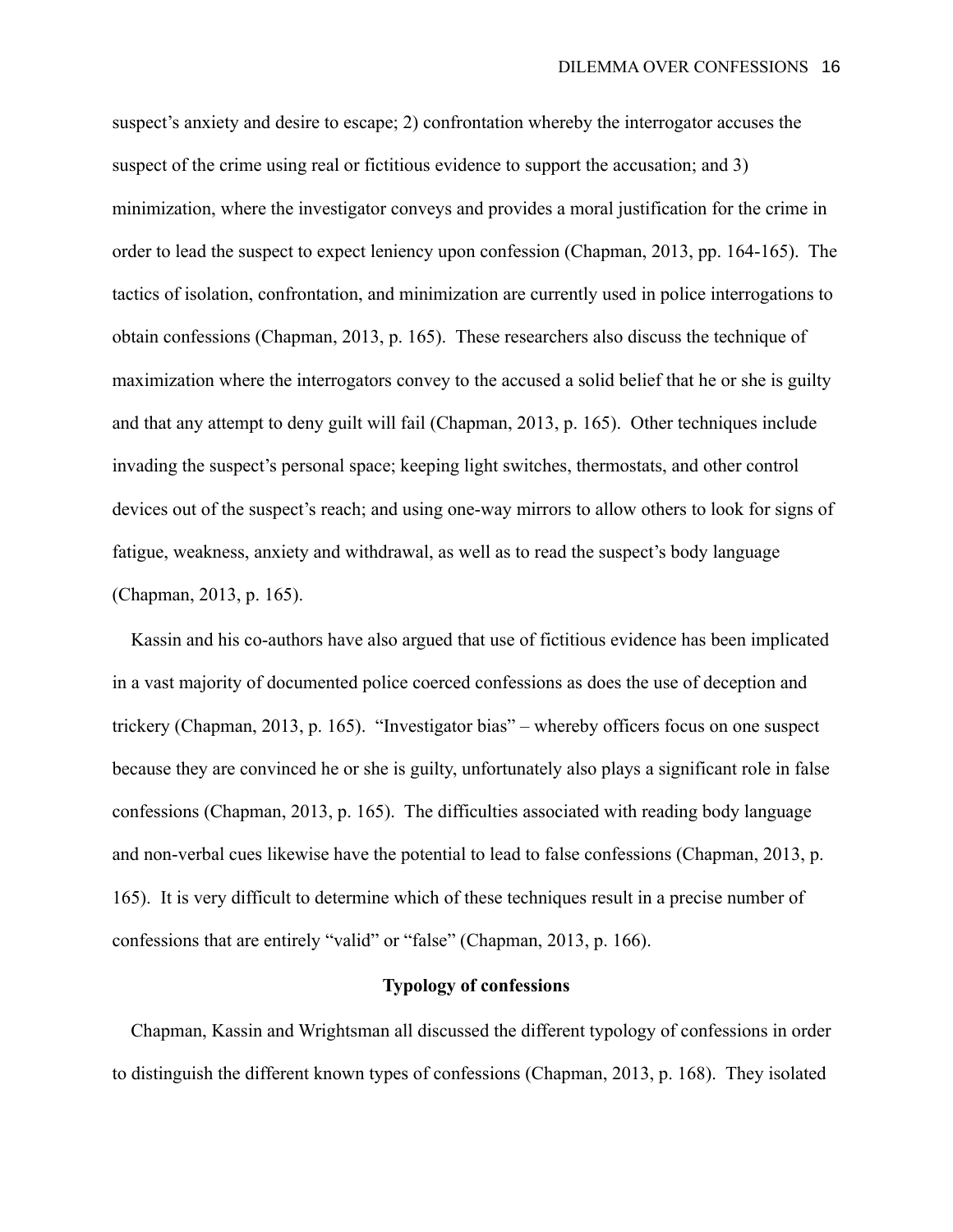three distinct types of confessions as follows: voluntary, complaint coerced, and coercedinternalized (Chapman, 2013, pp. 168-169). Although theorists have speculated that individuals voluntarily falsely confess for reasons ranging from a desire for fame to a psychological conduct making it difficult to tell reality from fantasy to a desire to aid the actual perpetrator, coercedinternalized confessions are those in which the individual actually believes he or she committed the crime, and this type is one of the most difficult to comprehend (Chapman, 2013, p. 169).

### **Canada's findings**

 In *R. v. Oickle*, in 2000, the Supreme Court of Canada acknowledged the existence of "hundreds of cases where confessions have been proven false by DNA evidence, subsequent confessions by the true predator, and other such independent sources of evidence (Chapman, 2013, pp. 167-168). Given the role of false confessions in wrongful convictions, that court urged for a study of why false confessions occur. Likewise, so should the United States.

# **Harmless error doctrine**

 In 1991, the criminal justice system witnessed another tide-changing event with the U.S. Supreme Court decision *Arizona v. Fulminante* (Kassin & Sukel, 1997, p. 27). According to Kissan and Sukel (1997), the primary rationale for excluding coerced confessions from the trial record was that although certain situations may increase the risk of false confessions, such information might unduly influence the jury (Kassin & Sukel, 1997, p. 29). As such, convictions were routinely reversed whenever an appeals court found that a coerced confession was erroneously admitted at trial (Kassin & Sukel, 1997, p. 29). In the case of Oreste Fulminante, Mr. Fulminante was convicted and sentenced to death for the murder of his 11-year-old stepdaughter (Kassin & Sukel, 1997, p. 29). There was no evidence linking him to the murder, but while serving time in prison for an unrelated crime, he was befriended by Anthony Sarivola,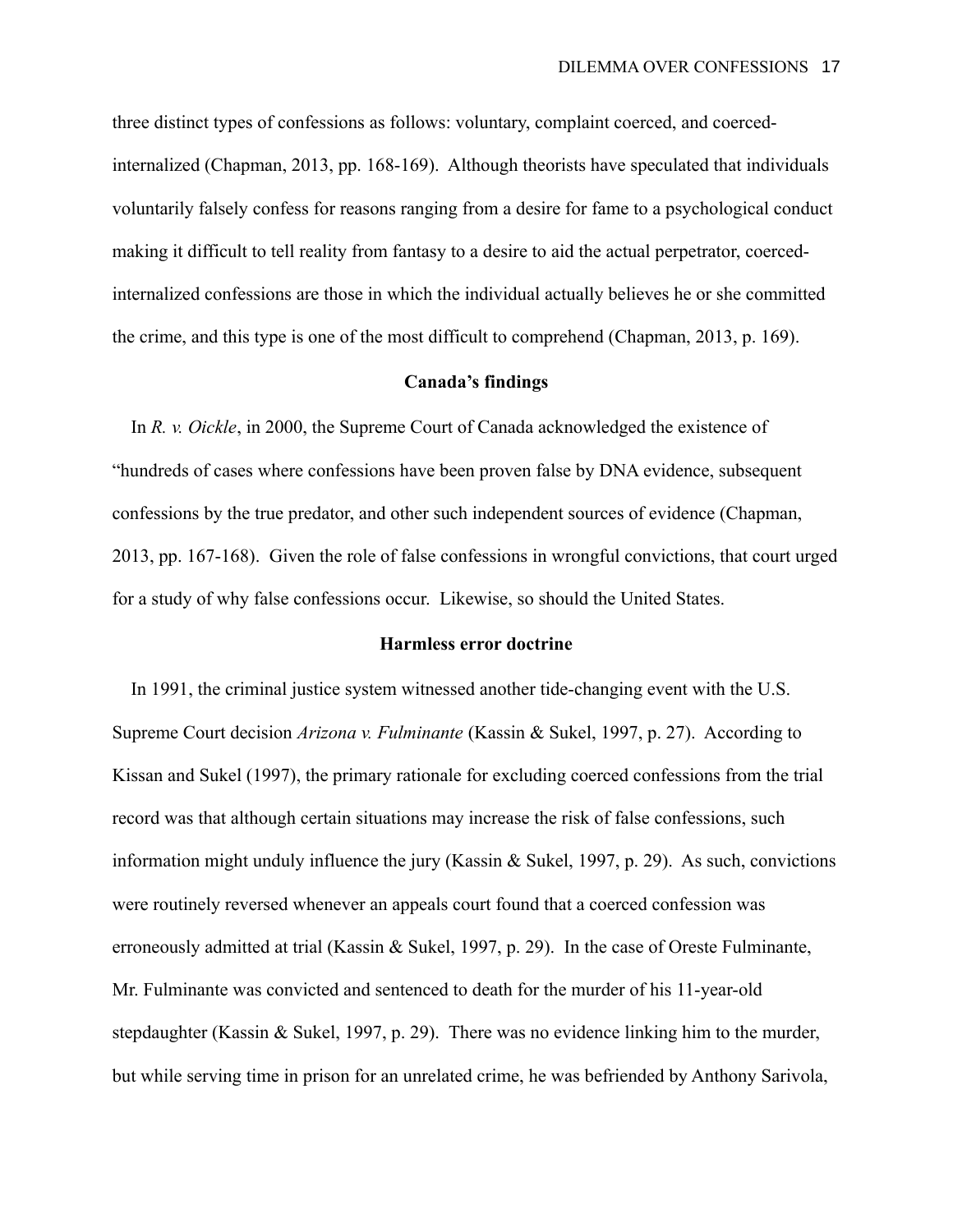a fellow inmate who was actually a paid FBI informant posing as an organized crime figure (Kassin & Sukel, 1997, p. 29). Sarivola warned Fulminante that other prisoners would attack him because of a rumor that he was a child killer – and that he would protect him in exchange for "the truth" (Kassin & Sukel, 1997, p. 29). Using fear for his safety, Sarivola obtained a confession from Fulminante – who had a low IQ, a slight physical stature, and difficulty coping with prison life (Kassin & Sukel, 1997, p. 29). Represented by counsel, he later sought to suppress the statement, but the trial judge denied the motion and ruled that the confession was not coerced (Kassin & Sukel, 1997, p. 29). On appeal, the Arizona Supreme Court disagreed and ordered a new trial (Kassin & Sukel, 1997, p. 29). The state petitioned for certiorari to the United States Supreme Court. In a 5-4 decision, the U.S. Supreme Court conceded that the confession was coerced and it admittedly found the statements to be "prejudicial error" (Kassin & Sukel, 1997, p. 29). However, despite existing prejudice, contradicting the long history of remands for this type of evidence, the Court stated that in certain situations (as when a confession is cumulative or when there is sufficient corroborating evidence), a wrongly admitted confession may be subject to the "harmless error" rule (Kassin & Sukel, 1997, p. 29). To determine whether such a confession was harmless beyond a reasonable doubt, an appellate court would thus review all the evidence and examine the error in context of the trial as a whole (Kassin & Sukel, 1997, p. 29). Essentially, the Court argued that "admission of an involuntary confession is a 'trial error' similar in both degree and kind to the erroneous admission of other types of evidence" (Kassin & Sukel, 1997, p. 29).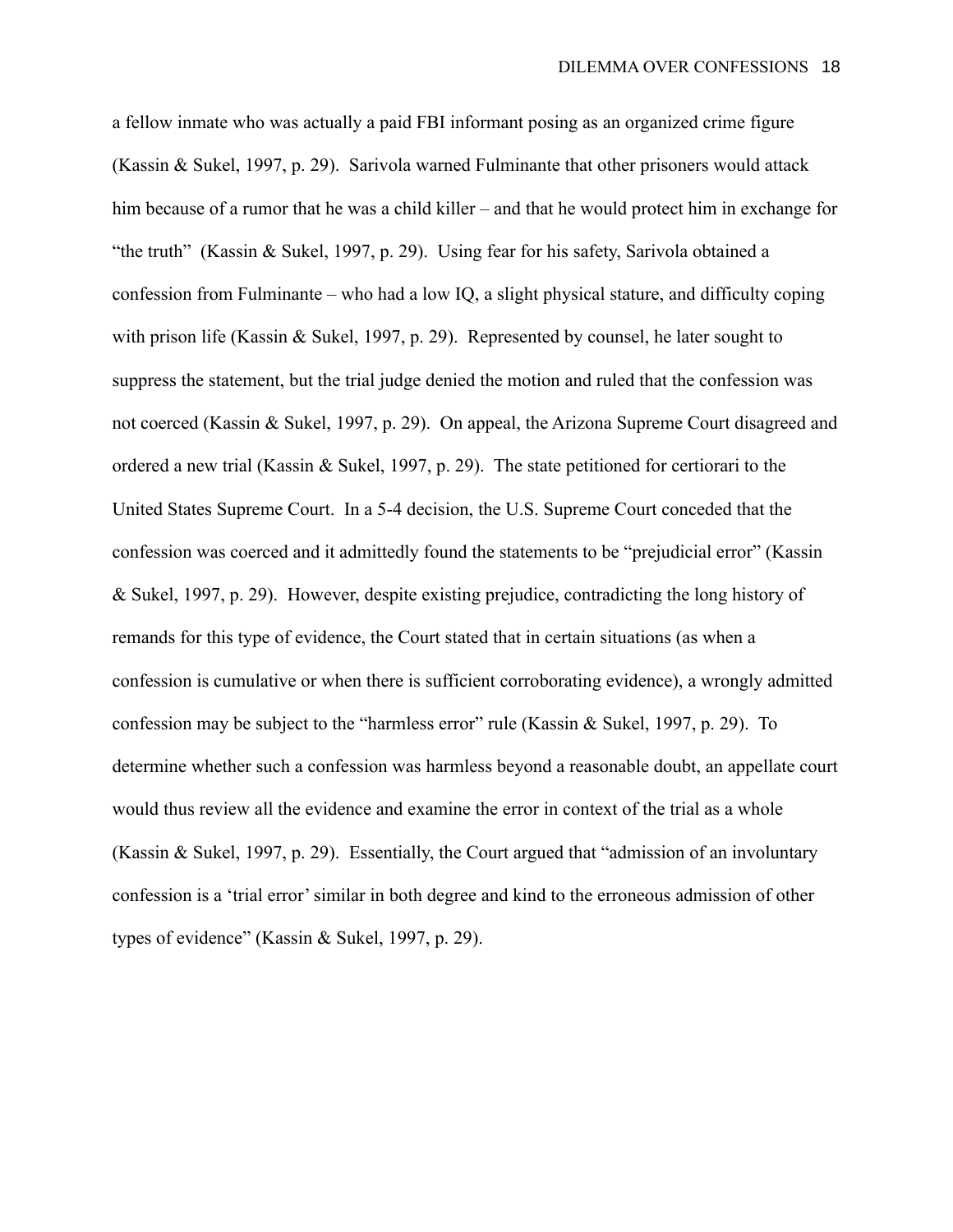# **Mock trial experimental study**

 Motivated by *Fulminante*, in published findings of an experimental study, Kassin and Sukel conducted two experiments using a mock jury (Kassin & Sukel, 1997, p. 39). One tested the weight juries gave confession evidence providing variations of the nature and type of confession evidence (Kassin & Sukel, 1997, p. 39). In the second experiment, they measured the impact the knowledge of the confession had on the verdict (Kassin & Sukel, 1997, p. 39). It is important to consider the ways in which the results departed from the pattern that would be prescribed by law (Kassin & Sukel, 1997, p. 40). They found specifically, 19% of the participants in the baseline control group voted guilty (Kassin & Sukel, 1997, p. 40). The conviction rate increased, as it should, to 63%, when there was evidence of a low-pressure admissible of a confession (Kassin & Sukel, 1997, p. 40). In the second part, had participants done as they should in discounting the confession in a high-pressure situation and/or when admonished to disregard it, then the conviction rate would not differ significantly from that obtained in the control group of 19% (Kassin & Sukel, 1997, p. 40). In contrast, the conviction rates did rise in these situations indicating harmless error does not work. In the high pressure-inadmissible group in which there were two independent bases for discounting, the conviction rate remained high at 44%, more than double the 19% conviction rate on the no-confession control group (Kassin & Sukel, 1997, p. 43).

# **DNA's benefit to the criminal justice system**

 DNA exoneration has had a tremendous impact of the criminal justice system in little more than a decade (Berger, 2006, p. 320). DNA testing has shown to be an effective tool to prove both innocence and guilt. It has been used to call into question the reliability of confession evidence generally and to review police interrogation practices. In 1996, the Institute of Justice,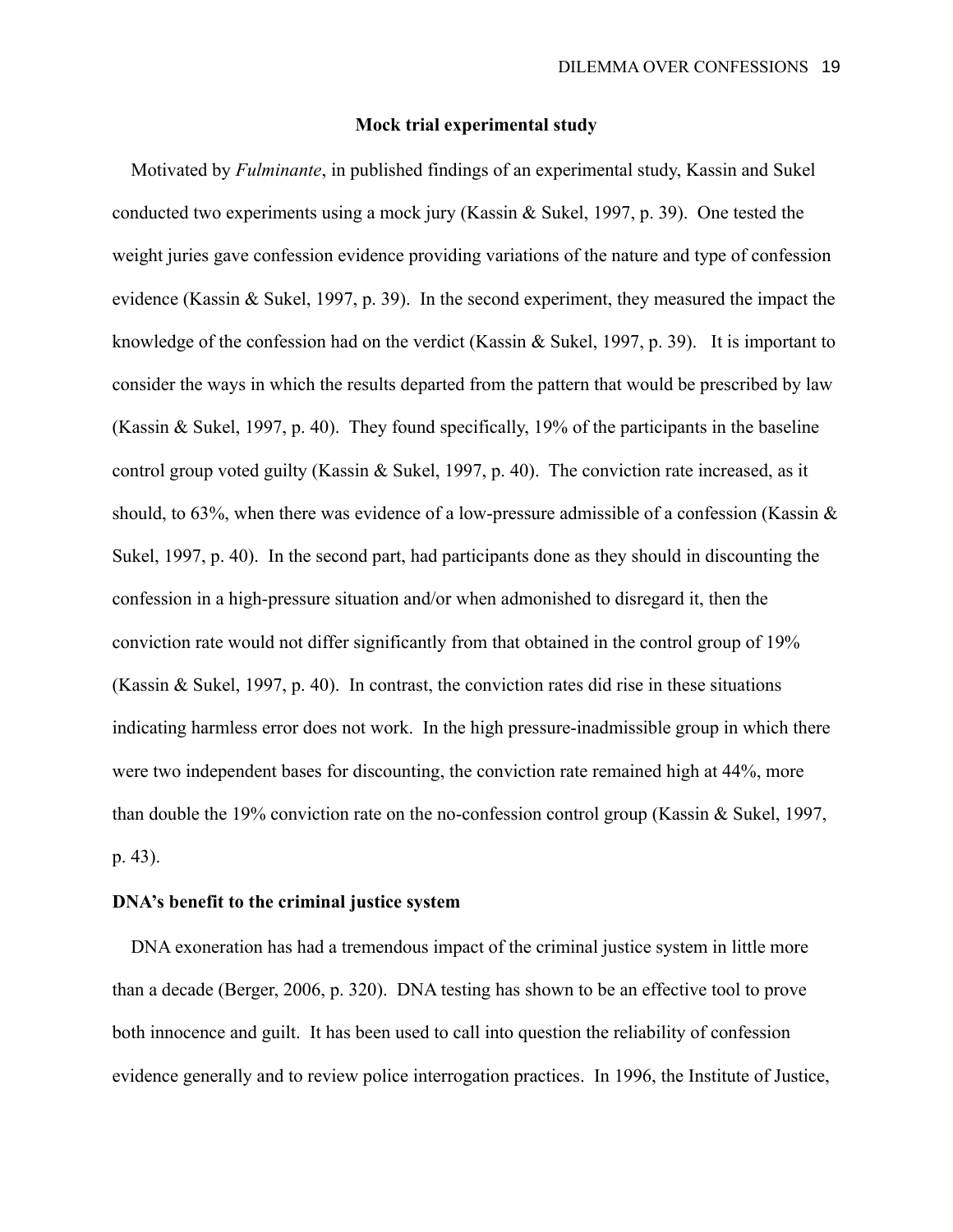published an eye-opening study entitled Convicted by Juries, Exonerated by Science: Case Studies in the Use of DNA Evidence to Establish Innocence After Trial, which documented twenty-eight cases of inmates serving long sentences were able to secure their release on the basis of DNA testing (Berger, 2006, pp. 320-321). Because of the special concerns over unjustified incarcerations, the U.S. Attorney General at the time, Janet Reno ordered a commission to make recommendations that would enable the innocent to gain relief at an accelerated pace (Berger, 2006, p. 321). In response, in 1999 the report was published and circulated widely (Berger, 2006, p. 321). By the time the report was completed, an additional 40 vacated convictions were obtained as a result of exculpating DNA results (Berger, 2006, p. 321). Following the report, the legal structure radically changed throughout the U.S. (Berger, 2006, p. 321). Legislative bills addressing procedures over requests for post-conviction DNA testing were presented to state legislatures everywhere (Berger, 2006, p. 321).

 Nonetheless, the DNA exonerations did make an enormous impact on fundamental assumptions about the American criminal justice system and how it operates (Berger, 2006, p. 321). Perceptions about guilt and the court process fell under scrutiny by jurors. Identified were three interrelated changes to the system: (1) attitudes changed about the desirability of death as a punishment for criminal behavior; (2) concerns grew about the operation of forensic laboratories; and (3) the attention to forensic science increased dramatically (Berger, 2006, p. 321).

 Most profound about the advent and application of DNA analysis in criminal proceedings is, one, the realization that wrongful convictions do occur and, two, that the executive branch's historical right to grant pardons was insufficient to bring about justice. DNA testing is now done routinely while processing crime scenes, and the process is correctly viewed as the most remarkable forensic tool we have ever had (Berger, 2006, p. 322).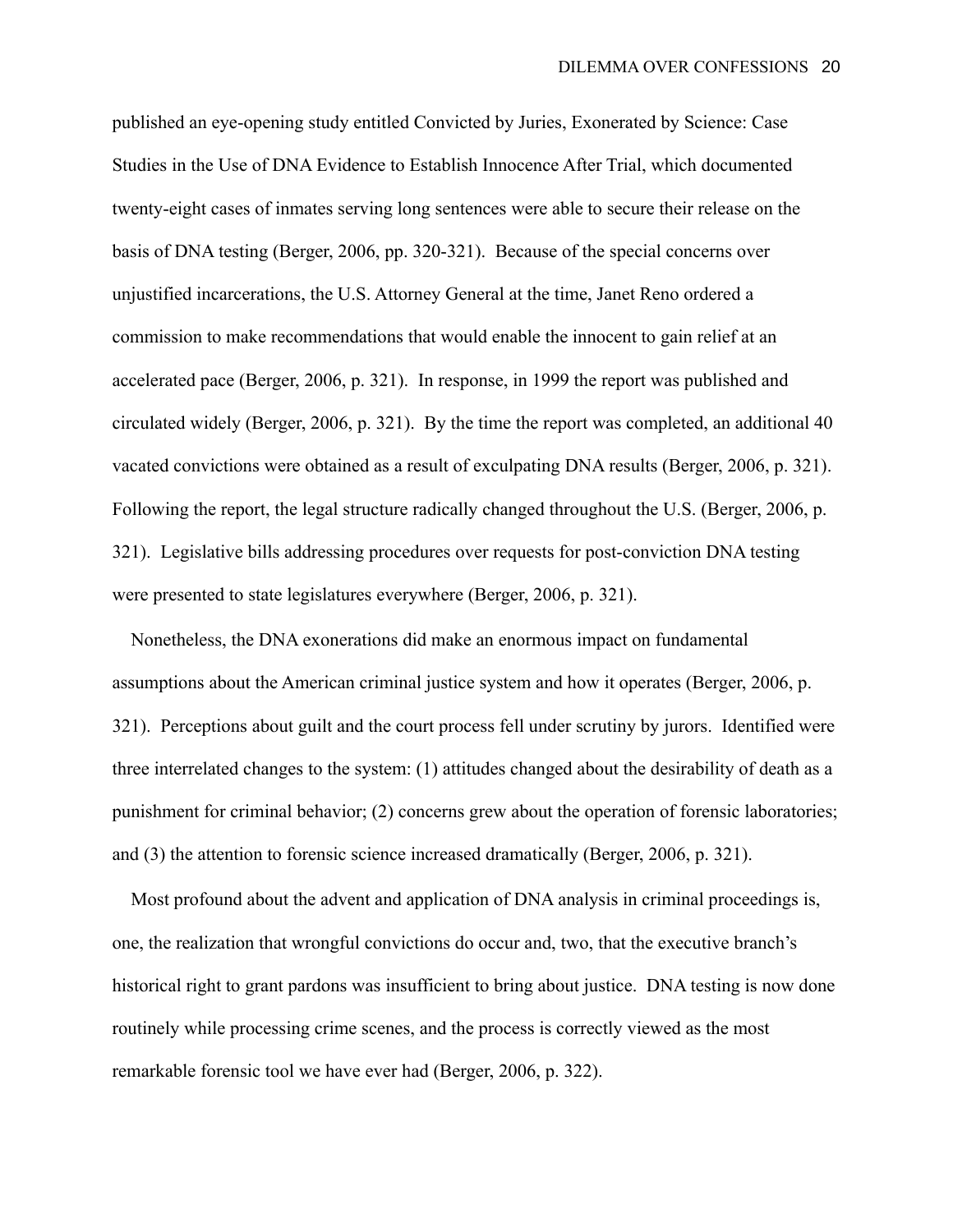Like Berger, Bond and Hammond (2008) studied the value of DNA in an article for the Journal of Forensic Sciences from the perspective of the United Kingdom. They describe DNA evidence as a standard forensic technique for investigating and solving a wide spectrum of crime types from property crime (burglary and auto-theft) to serious and major crime such as murder and sexual assaults (Bond, 2008, p. 797). DNA material recovered from a crime scene is processed in order to produce a DNA offender profile (Bond, 2008, p. 797). Bond and Hammond found that DNA supported prosecutions were faster than cases without DNA evidence. For example, in cases of residential burglary, when a DNA match was obtained, the expected time elapse between the report of the offence and the day charges were filed significantly dropped from an average of 89 days to less than 45 days (Bond, 2008, p. 797). Also, they reported that the fast tracking of the DNA did, indeed, lead to more suspects being charged as a result of DNA matches although there was no evidence to suggest that the initiative had a crime reduction effect (Bond, 2008, p. 797). In other words, it would appear that the tracking of more criminal offences than rape and murders as once done by the United States appeared to cut down suspect identification time nearly by 50%.

 Clow, et al. (2012) published research findings about the public perceptions concerning wrongful convictions. At the time of the article nearly 13 years passed since the NIJ's publication concerning DNA exonerations. The article stated that that as of January 10, 2012, there were over 280 post-conviction DNA exonerations brought to light. Of notable importance for future studies concerning released exonerated inmate cases, the researchers were surprised to hear six of the 15 individuals who were interviewed expressed concerns with the guilty who were not convicted (Clow, 2012, p. 1426). That was a most important question, in that while innocent persons were in custody serving out crimes they did not commit, the real offenders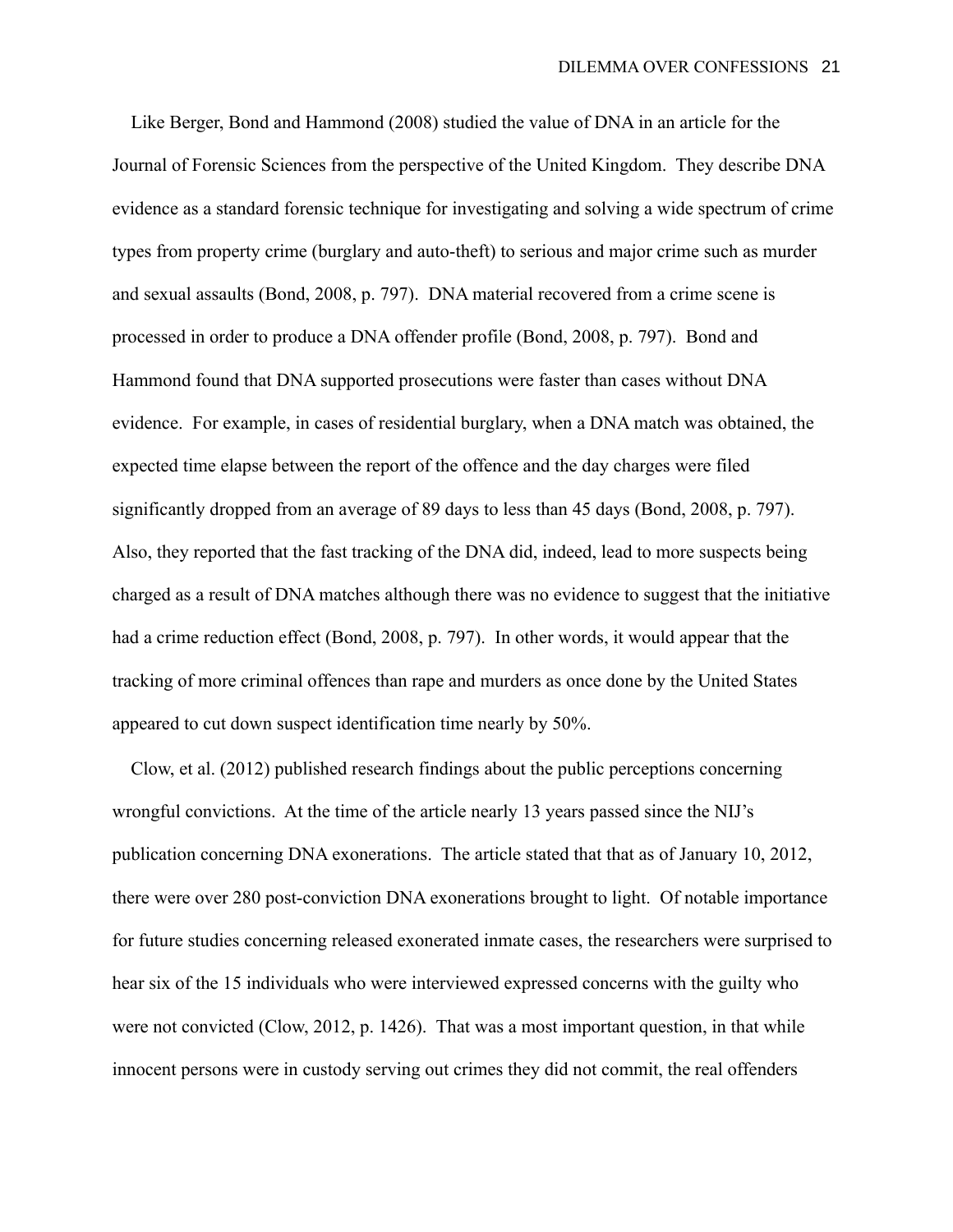remained at large, and may have continued offending in the absent of their identification, arrest, and deserving conviction.

 House, et al., (2006), Canadian researchers, consistent with the findings of preceding researchers in the United Kingdom and the United States, they reported that forensic analysis of DNA had proved to be a useful procedure for the resolution of criminal investigations. They also noted that wrongly convicted persons were also being exonerated because their unique DNA profile did not match the DNA profile derived from biological trace evidence at the crime scene (House, et al., 2006, p. 62).

### **Use of DNA to prove guilt and innocence**

 Locard's Exchange Principle is said to be the cornerstone of forensic science in general and in crime reconstruction specifically (Turvey & Petherick, 2009, p. 122). It has come to refer to the belief that every contact between two objects leaves a trace (Turvey & Petherick, 2009, p. 122). One explanation from Locard himself, found in *La Police et Las Methodes Scientifiques*, helps us understand what he actually meant (Locard, 1934, pp. 7-8).

Searching for traces is not, as much as one could believe it, an innovation of modern criminal jurists. It is an occupation probably as old as humanity . . . . The principle is this one. Any action of an individual, and obviously, the violent action constituting a crime, cannot occur without leaving a mark. What is admirable is the variety of these marks. Sometimes they will be prints, sometimes simple traces, and sometimes stains

(Turvey & Petherick, 2009, p. 122). Turvey and Petherick assert:

Forensic scientists have almost universally accepted the Locard Exchange Principle. This doctrine was enunciated early in the  $20<sup>th</sup>$  century by Edmond Locard, the director of the first crime laboratory, in Lyon, France. Locard's Exchange Principle states that with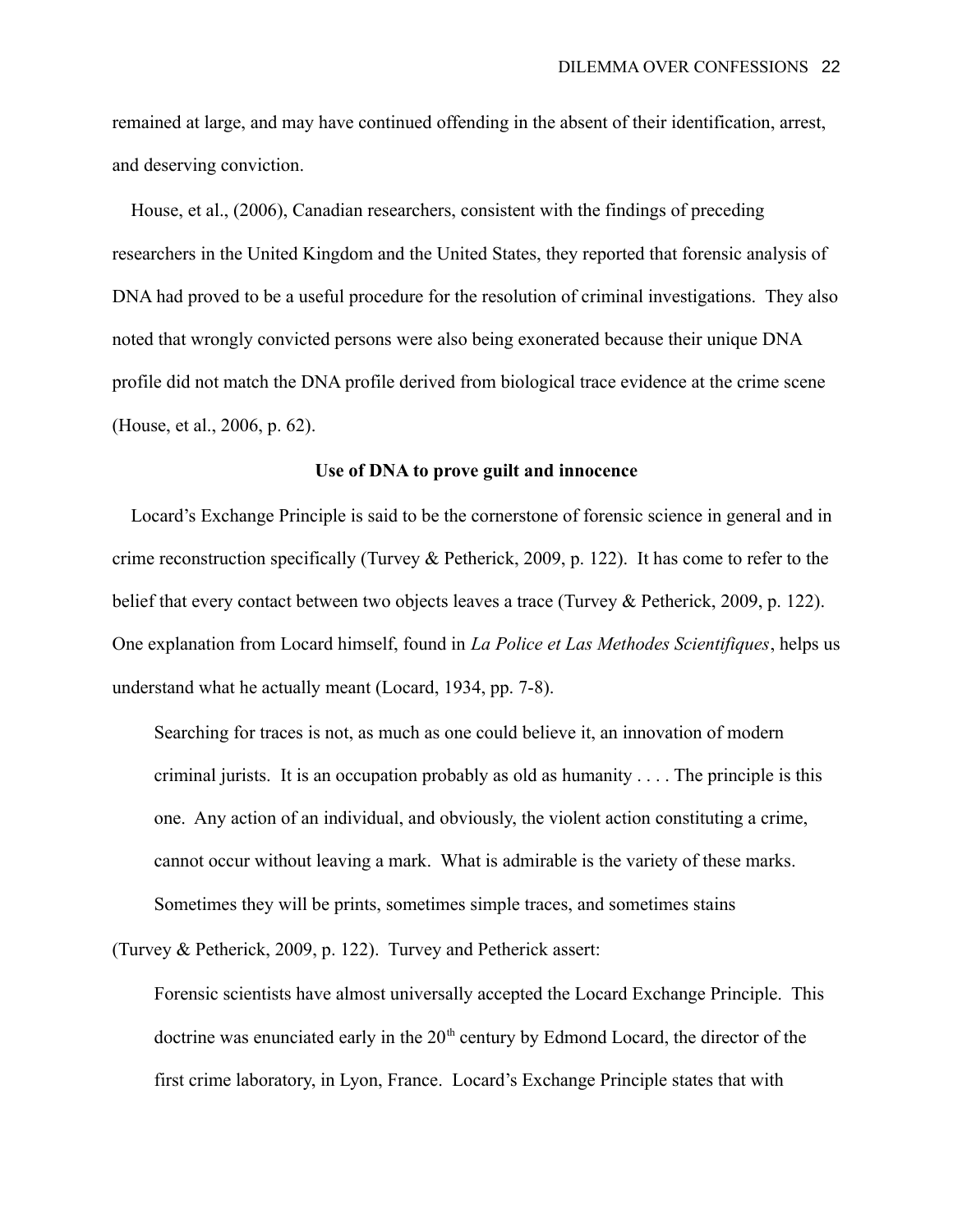contact between two items, there will be an exchange of microscopic material. This certainly includes fibers, but extends to other microscopic materials such as hair, pollen, paint, and soil.

(Turvey & Petherick, 2009, p. 122). By recognizing, documenting, and examining the nature and extent of evidentiary traces and exchanges in a crime scene, Locard postulated that criminals could be tracked down and then later associated with particular locations, items of evidence, and persons (i.e., victims) (Turvey & Petherick, 2009, p. 122). Well before his time, the advent of DNA analysis has validated Locard's Exchange Principle. Offenders routinely leave their trace DNA at crime scenes, on murder weapons, with victims, which link them to the crimes committed.

 House, et al. (2006), was a remarkable study which recognized power DNA has to protect society, in two regards: (1) ensuring the protection of society through the detention, assault, and conviction of guilty offenders, and (2) in the exoneration of others wrongfully convicted (House, et al., 2006, p. 63). While confessions may later be shown to be false or coerced, DNA cannot lie.

#### **Need for reliable arrest and conviction rates**

 DNA has apparently increased prosecution success rates. Writing for the Journal of Investigative Psychology & Offender Profiling, in 2012, Lammers, et al. claimed that before DNA offender tracking, only 20% of all reported crimes led to arrests in Western countries (Lammers et al., 2012, p. 13). That percentage, known as the clearance rate, traditionally has been viewed as primary measure of police performance (Lammers et al., 2012, p. 13). But there is more to it than that. Solving crime is crucial to maintain the legitimacy of the criminal justice system and the effectiveness of any punishment (Lammers et al., 2012, p. 13). Low clearance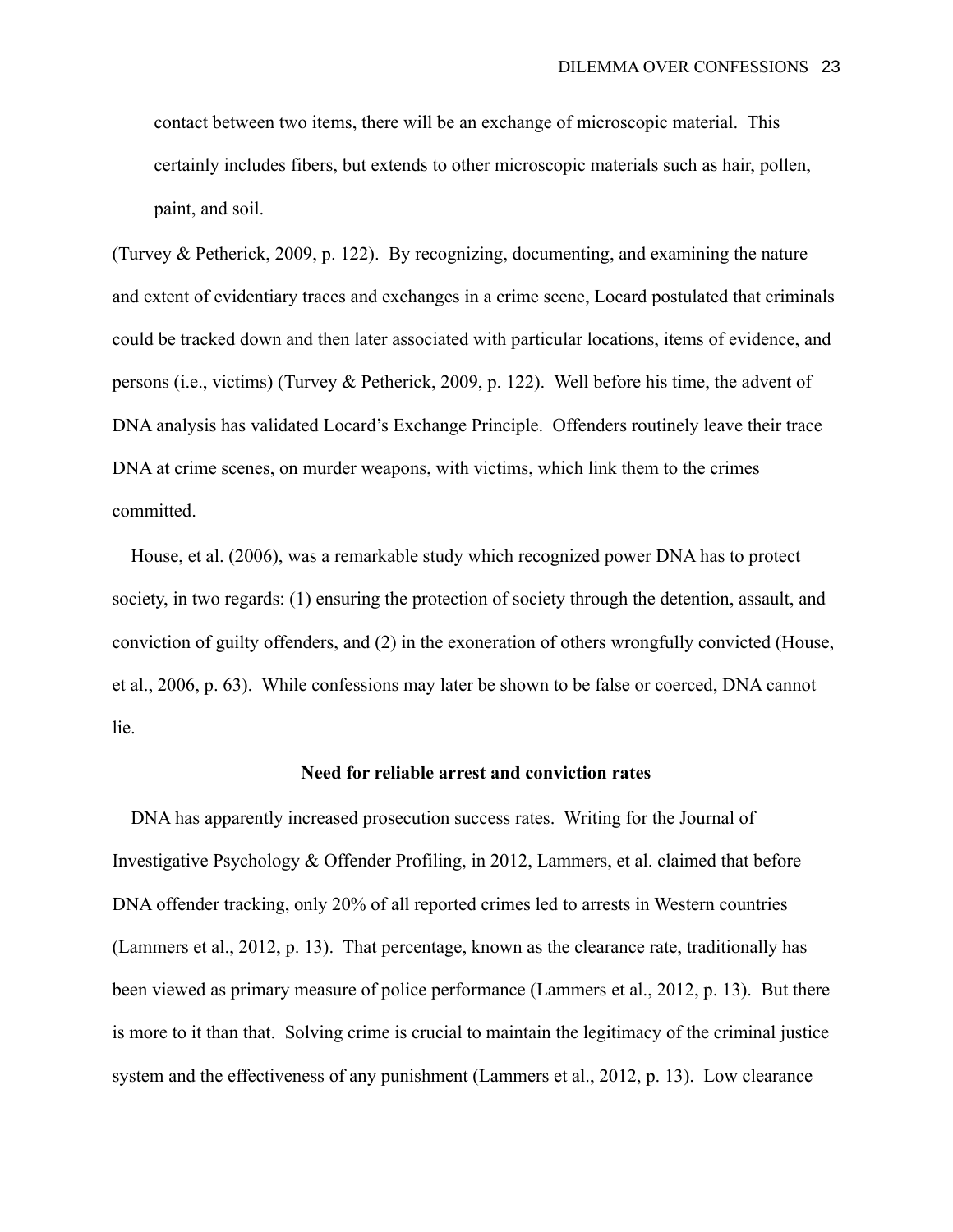rates will negatively influence public confidence in the criminal justice system, not just confidence in the police (Lammers et al., 2012, p. 13).

 Since the mid-1980s, DNA extract from physical evidence recovered at crime scenes have become routinely compared with DNA profiles generated from suspect biological samples (showing guilt) or from other crime scenes (showing serial conduct) (Taylor, et al., 2007, p. 851). The Federal Bureau of Investigation's DNA Index System (CODIS) is searchable by any police agency, has led to rising expectation that DNA will solve past crimes and future crimes (Taylor, et al., 2007, p. 851). These expectations have also led to a dramatic expansion of the samples collected for DNA analysis from convicted offenders to arrestees and from beyond felons to misdemeanants in effort to cast a broader net to catch more offenders (Taylor, et al., 2007, p. 851).

 Taylor et al., identified four purposes of DNA offender legislation, to wit: (1) to identify possible perpetrators; (2) to solve crimes; (3) to exclude suspects; and (4) to deter potential offenders and detect recidivists (Taylor, et al., 2007, p. 852). The Taylor paper only focused on the deterrence value.

# **Recommended policy changes Establishment of legislative policy favoring forensic evidence**

 Turning to *Escobedo v. Illinois* (1964), Congress has a duty to restore public confidence in the criminal justice system, it should protect the innocent from being falsely accused and convicted, and it should protect society through the encouragement of skillful investigations by law enforcement rather than allow law enforcement to rely on questionable interrogations tactics which have been responsible for many false convictions of the past. This legislation should quote the *Escobedo* assertion as the act's legislative intent favoring skillful police investigations over confession evidence. However, the act should not disallow confession evidence. When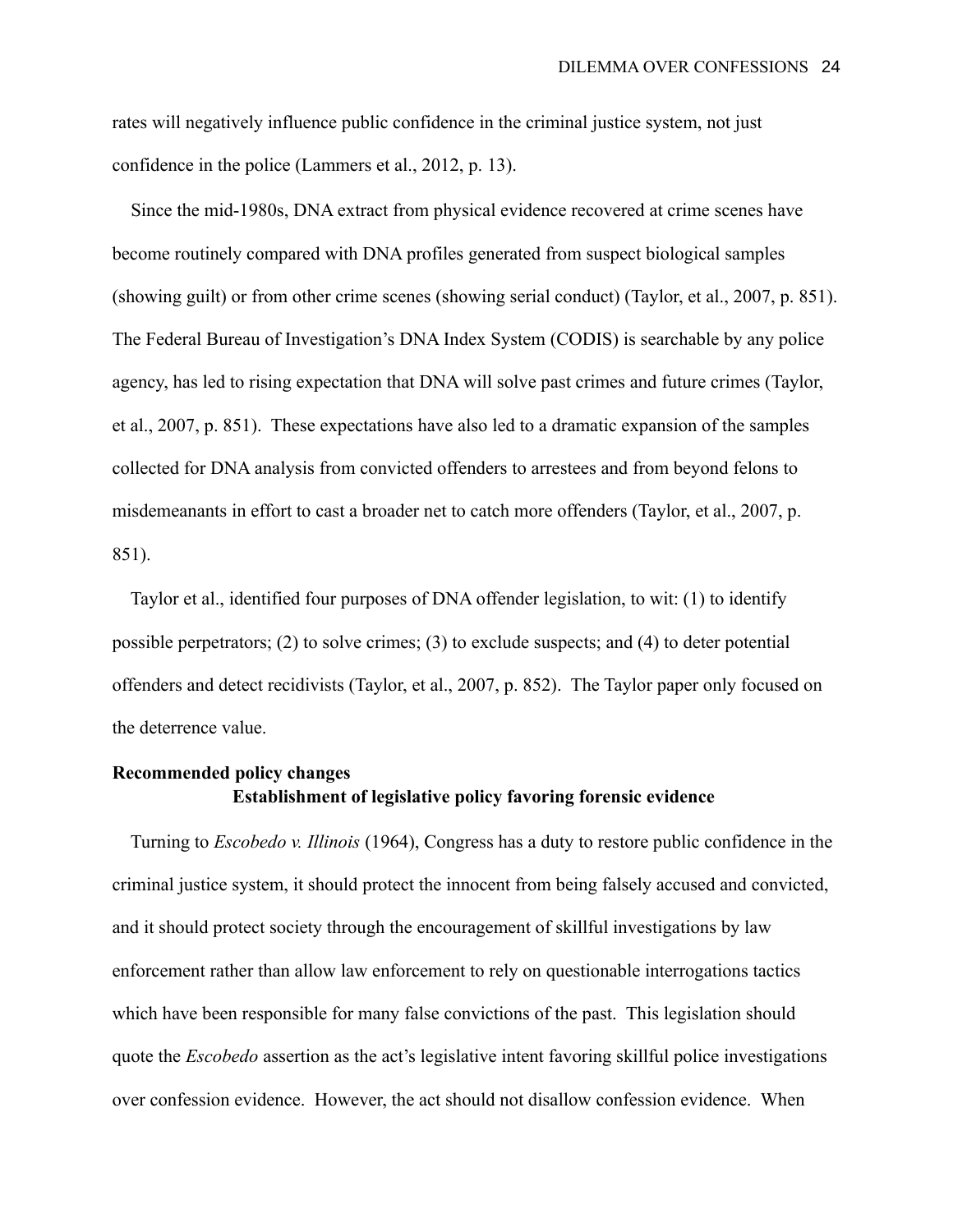confession evidence is obtained it is a crucial piece of evidence for the prosecution so long as the evidence is supportive of the truth and not merely to secure a conviction at all cost. The act should promote the careful collection and analysis of DNA evidence wherever possible for the investigation of violence and serious crimes, for burglary and auto theft cases, and when trace evidence is likely to be obtained from trace evidence, including stains, human body fluids and other material known to have belonged to the offender.

 The accurate and proper analysis of crime scene DNA trace evidence has shown to be more reliable to prove guilt than confession evidence. Enacting policy that favors DNA collection to investigate crime over the use of confession evidence as the primary source to secure a conviction will satisfy judges and jurors as they deliberate, and this will improve public perceptions concerning law enforcement, prosecution, and the criminal justice system.

# **Establishment of policy overturning harmless error doctrine**

 As part of the act, Congress should include a provision that effectively overturns *Arizona v. Fulminante* (1991). Whenever an appellate court finds a former conviction relied on confession evidence, the case should be remanded to the trial court for a new trial. It is never harmless error for a trier of fact to hear confession evidence. As shown by Kassin and Sukel's experimental study, the harmless error doctrine should not apply to the accused's own statements. Statements rendered from the accused are prejudicial in that all too often they are given greater weight than other forms of evidence.

 Moreover, as part of the act, when a confession has been obtained, Congress should require the interrogations and alleged confessions to be recorded by law enforcement to ensure a proper review of confessions for voluntariness of the suspect's statements. Law enforcement should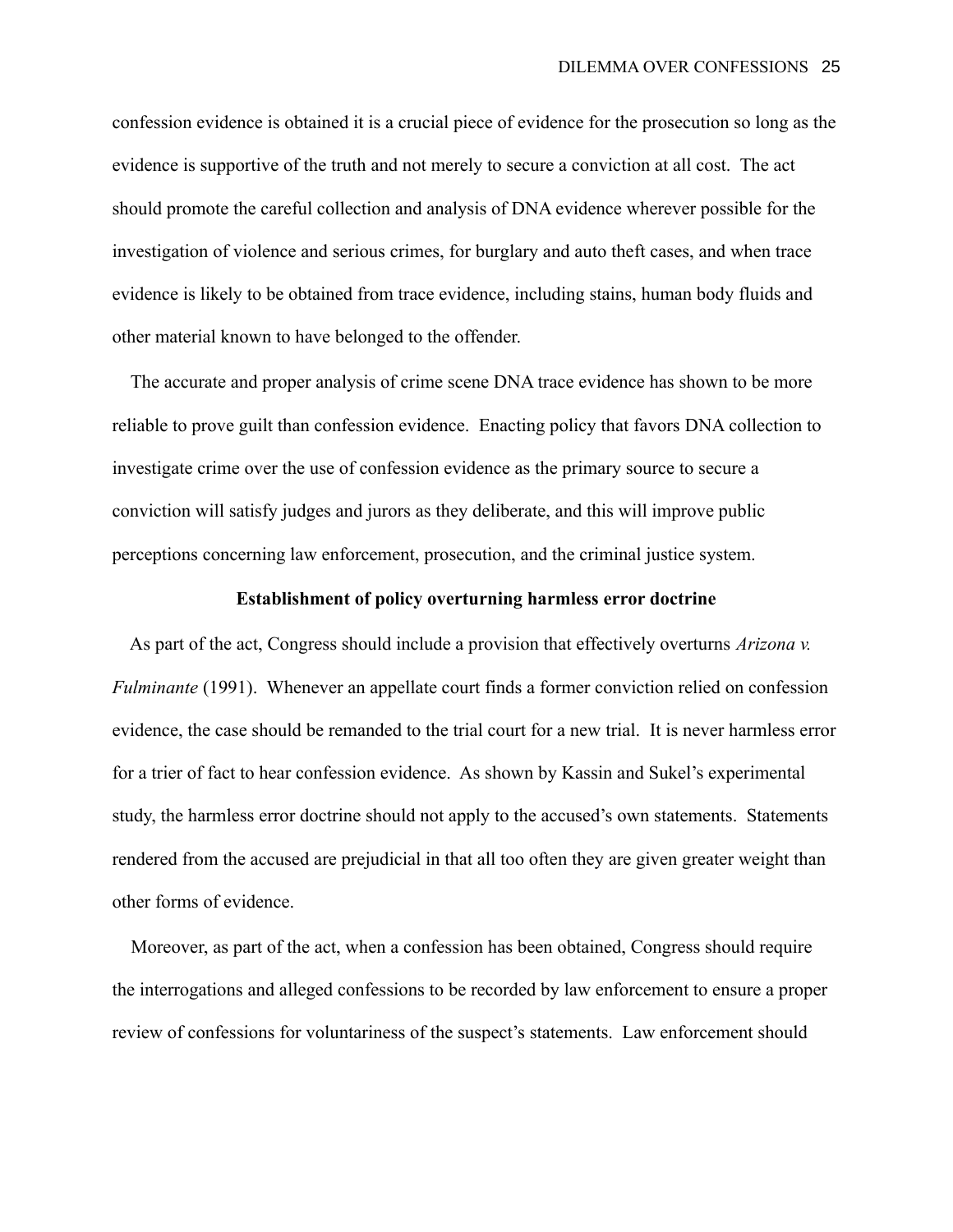never resort to coercion as a means to obtain a confession. Confession evidence discriminates against the poor, ethnic and intellectually disadvantaged.

### **DNA collection update and the future**

 Recently, the United States Supreme Court in *Maryland v. King* (2013) upheld the post-arrest collection of DNA evidence concerning the 2009 arrest of Alonzo King (LET, 2013, p. 48). The collection was subsequently identified as an offender profile of a previous crime (LET, 2013, p. 48). The admission of the DNA profile led to the Alonzo's conviction. In the ruling the Court compared the procedure to fingerprinting and photographing the arrestee (LET, 2013, p. 48). In fact the Court referred to the DNA collection process as DNA fingerprinting (LET, 2013, p. 48). The decision has increased fears of big brother and the speculation that one day, DNA may be collected at birth or some other pre-arrest occasion. In reality, if the identification of an offender was certain, then DNA profile of every man, woman, and child would serve that end. However, the fear of the ultimate form of abuse is also present. Having a complete inventory of everyone leaves open the possibility that a DNA profile could be falsely identified as the offender linking the crime to an innocent non-offender.

# **Opposing view to empirical findings**

# **Frantzen's 2010 law enforcement participatory study**

 In light of the volume of empirical studies and the articles being generated against the primary use of confession evidence by law enforcement, one would expect the response to be in defense of the practice providing empirical findings showing the reliability how case clearances are mostly accurate, and urging for the continued widespread promotion and use of confession evidence by police investigators. In the alternative, one might expect to read supported findings pointing out that the number of exonerations is minuscule to the number of valid confessions and rightful convictions. In contrast, that hasn't been the case. As further research on the topic as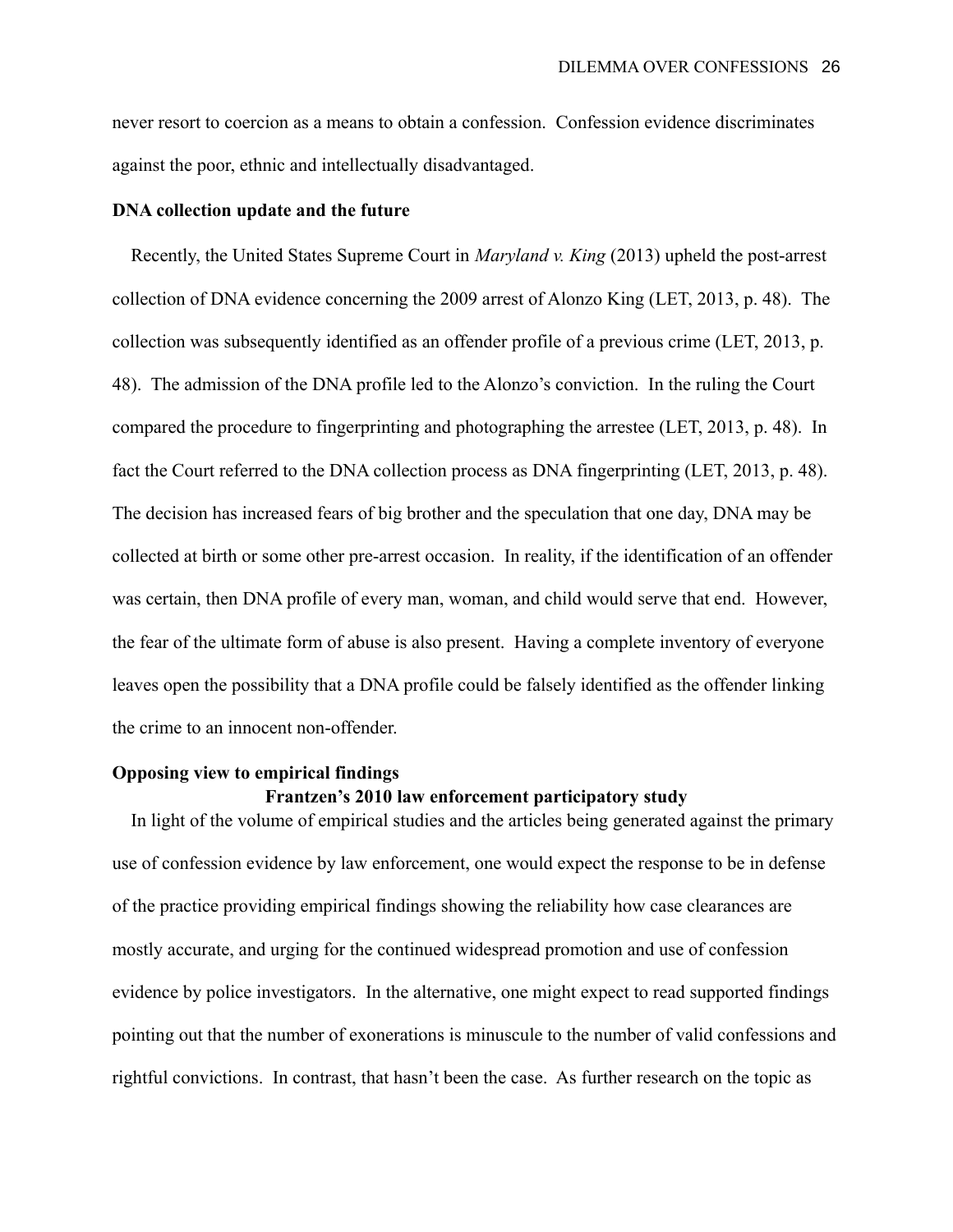revealed, the closest opposition was found to be a call for the status until further research can be conducted on the phenomenon of false confessions.

 Most recently, Durant Frantzen, a professor of the University of Texas A & M, had his 2006 research findings published in the May/June 2010 issue of *Police Practice & Research.*  Frantzen's 2006 research involved a mixed method approach of quantitative and qualitative data. Specifically, his study professed exploring the nexus among interrogations tactics, corroborating evidence, and case resolution (Frantzen, 2010, p. 227). According to the report, the study provided current insight into the nature of police interrogation from experience police officer's perspectives (Frantzen, 2010, p. 227). These volunteer participants were from the police departments of Austin, Laredo, San Antonio, Houston and Round Rock (Frantzen, 2010, p. 229).

 The first part of the study included 43 voluntary police participants from several police agencies in Texas, who responded to mailed surveys, and the second part involved 18 police officials were selected for follow-up interviews, comprised of detectives, sergeants and one lieutenant; holding an average of 9.7 year of police experience (Frantzen, 2010, p. 229). The interviews lasted approximately 30 minutes each.

 Frantzen evaluated the results which suggested a flaw in Kassin's empirical work, claiming "Due to recent advances in technology and training with regard to police interrogations, the study of the psychology surrounding false confessions will inevitably become more contentious" (Frantzen, 2010, p. 237). However, without further elaboration on the conclusion, Frantzen then recommended for additional studies be conducted in multiple regions around the United States so that police administrators could draw their on interferences from the research (Frantzen, 2010, p. 237). He reported that future researchers should attempt to establish a nexus between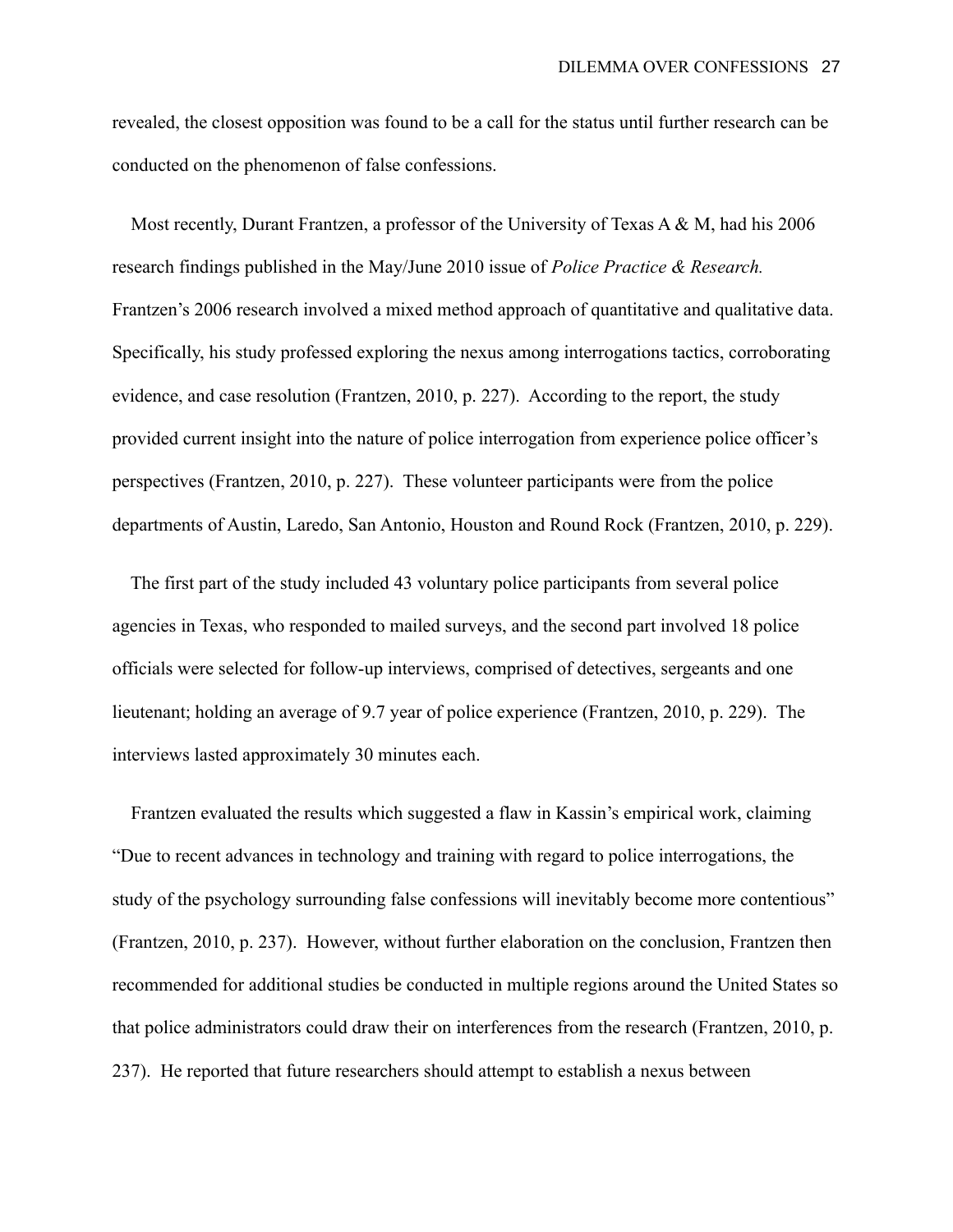interrogation training techniques and identifiable contextual variables such as the nature of existing evidence and the type of crime investigated (Frantzen, 2010, p. 237). Frantzen apparently believes that once accomplished new holistic, effective strategy to police interrogations may be developed (Frantzen, 2010, p. 237). The two stated views in the conclusion appear to directly contradict each other. Why would interrogation techniques have to change if "technology advances and training" will undermine the phenomenon of false confessions? Implicit in the statement is a call for change in policy as the main theme of this paper and the consortium of other researchers express.

# **Interrogation strategies not supported by practitioners**

 The truth is Frantzen's own findings discredit current interrogation strategies in use. In Frantzen's study, participatory officers were asked about their perceptions on various interrogation techniques, and the officers asked about their experience on the effect of *Miranda* warnings on interview suspects. Despite the developing 60-year-long history of police interrogation techniques and training, Frantzen's participating officers' support for the different promoted strategies were surprising low. Concerning the application of *Miranda*, the majority of the officers' interviewed (n = 77%) admitted to actively avoiding situations where *Miranda*  requirements would be necessary. They deliberately avoided in-custody interrogation in favor of non-custodial interviews in order to avoid *Miranda* impediments in order to obtain admissions without any warnings to remain silent. Despite the confessed amount of interrogation training by the participants, Frantzen urged for more training despite law enforcement's 60-year experience of interrogation strategies.

# **History of interrogation use and methods**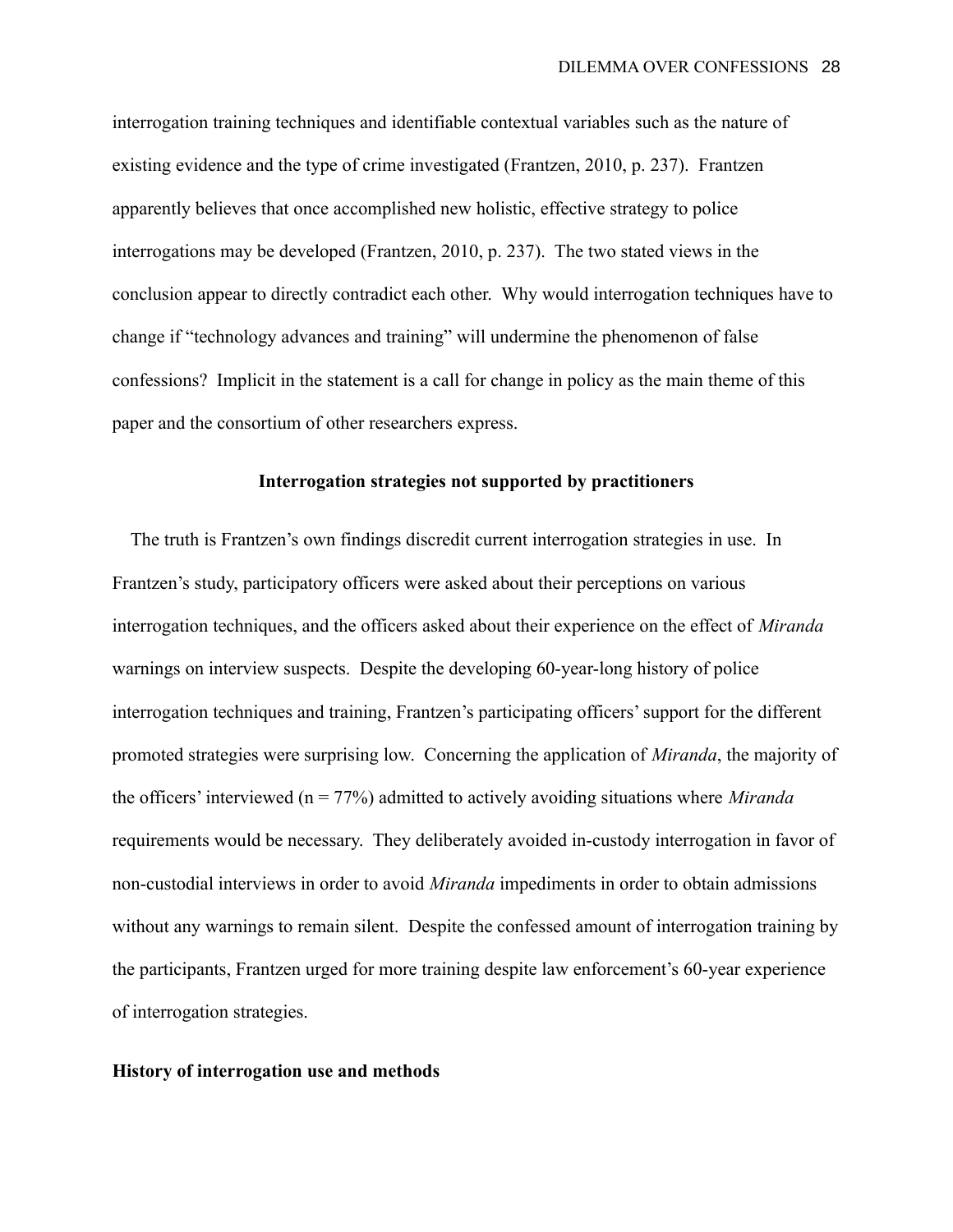In contrast to Frantzen's argument, confessions have become one of the most important types of evidence for solving crimes (Leo & Liu, 2009, p. 381). Because criminal suspects rarely spontaneously confess, police detectives regularly employ interrogation techniques to overcome denials and elicit confessions (Leo & Liu, 2009, p. 381). The most relied on techniques are those which employ psychological pressure, as opposed to physical force to elicit a confession (Leo  $\&$ Liu, 2009, p. 382). Psychological interrogation methods first emerged in the early 1940s (Leo & Liu, 2009, p. 382). Since then, Leo and Liu (2009) describe that police authors have published countless interrogation training manuals on the topic of interrogation methods and psychological techniques, and also that each year tens of thousands of police attend training workshops where they are taught how to employ these different techniques (p. 382).

 Furthermore, over the years, these psychological interrogation methods have become more specialized and sophisticated, and arguably more effective (Leo & Liu, 2009, p. 382). They rely on a multi-step psychology of influence and persuasion to accomplish their goal of moving guilty suspects from denial to admission (Leo & Liu, 2009, p. 382). Psychological interrogation methods are supposedly designed only for use on guilty parties (Leo & Liu, 2009, p. 382). Leo and Liu (2009) reiterated the problem when these techniques are used in innocent persons, being that they can sometimes lead to false confessions (Leo & Liu, 2009, p. 382).

# **Various categories of interrogation evidence**

 In Frantzen's study (2010), he explained most of his participants initially reported that the suspect's simple confession to the crime, without corroboration, was insufficient to clear a case (Frantzen, 2010, p. 229). The participating officers were asked to identify which type of evidence they used to corroborate a confession and to make a determination about the level of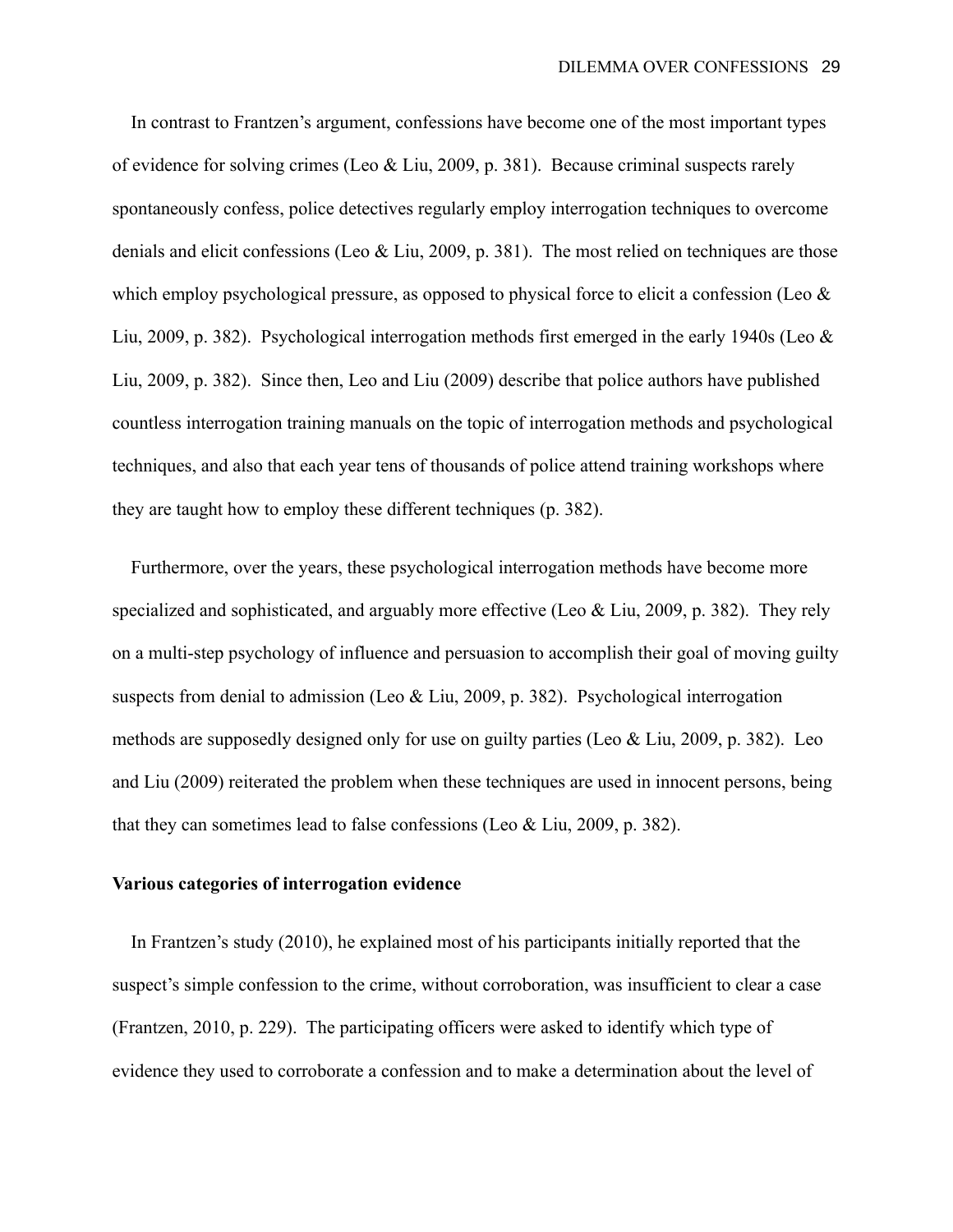importance for each. The categories of evidence they had to choose from included 'incriminating physical evidence at crime scene,' 'the offender's knowledge of property stolen or victim characteristics,' 'the offender's knowledge of offense location,' and 'the offender's description of the offense premises' (Frantzen, 2010, p. 229). Although it does not specify, 'incriminating evidence at the crime scene' would have to include offender DNA, even trace evidence. One variable, the 'offender's simple admission to the offense' was excluded for the purpose of testing the hypotheses regarding corroborative evidence (Frantzen, 2010, p. 229).

 The participants were then shown a list of 12 interrogation strategies in use to which the officers were to indicate whether each approach was 'effective,' 'ineffective,' or 'no response' (Frantzen, 2010, p. 229). In addition, respondents were requested to elaborate their answers describing an experience where the strategy was employed in support of their answer (Frantzen, 2010, p. 229). The 12 techniques identified were defined as (a) appeal to the suspect's conscience, (b) identify contradictions in suspect's story, (c) use praise or flattery, (d) offer moral justifications/psychological excuses, (e) employ behavioral analysis questions, (f) appeal to the importance of cooperation, (g) appeal to the detective's expertise/authority, (h) confront the suspect with existing evidence of guilt, (i) minimize the moral seriousness of the offense, (j) undermine the suspect's confidence in denial of guilt, (k) invoke metaphors of guilt, and (l) appeal to the suspect's guilt (Frantzen, 2010, p. 229).

The support for any different strategy type did not exceed  $33.3\%$  (n = 6, out of 18) for all of the strategies. The majority of participants' selections indicated those techniques that they felt were particularly effective or ineffective according to their own past experiences (Frantzen, 2010, p. 232). Additionally, there were participants who did not designate specific techniques from the main list but at some point later in the interview indicated that one or more strategies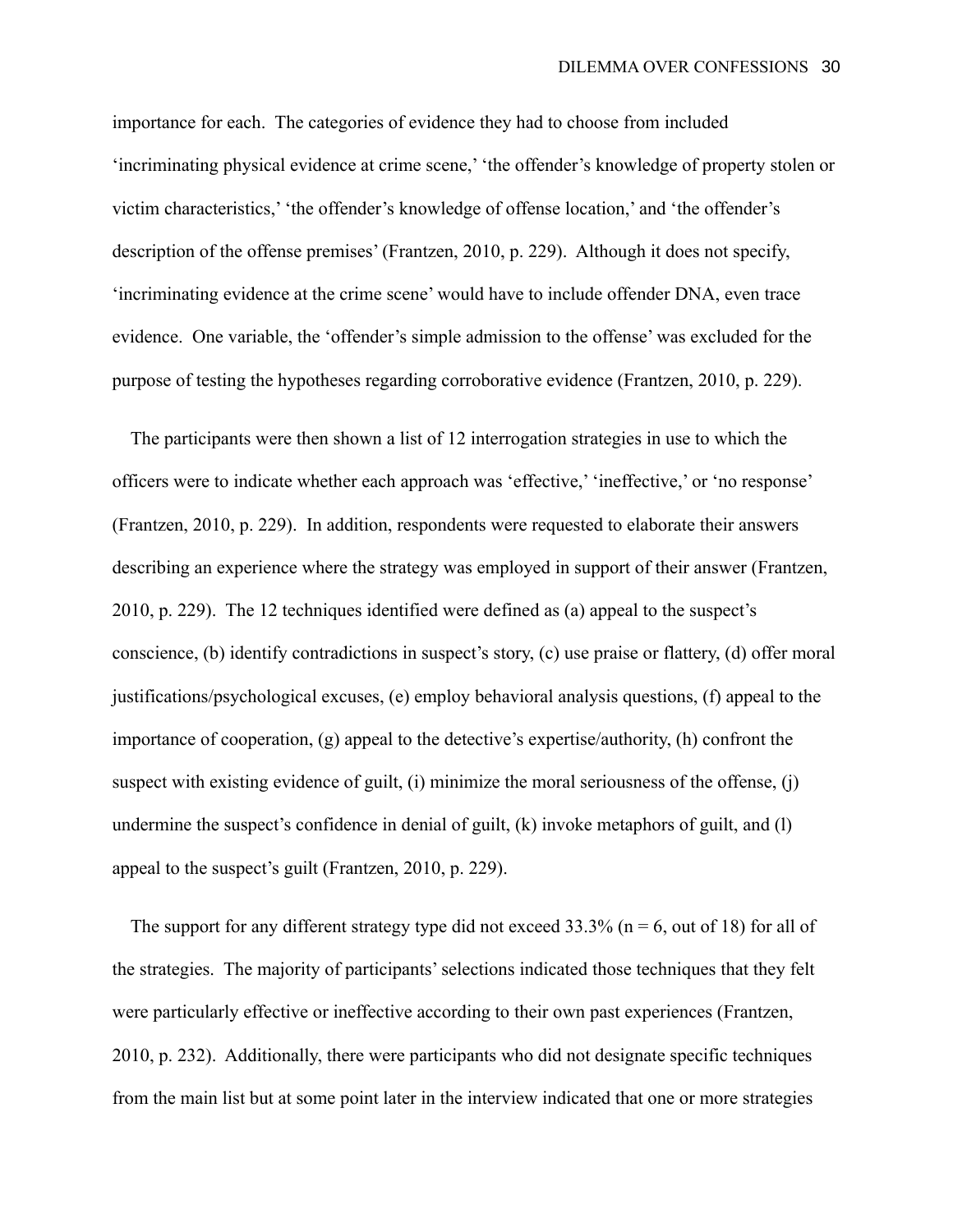were either effective or ineffective (Frantzen, 2010, p. 232). Adjustments were made accordingly to reflect which ones were effective and not effective, respectively.

 Frantzen's results indicated that respondents perceived the technique of offering moral justifications and psychological excuses to be among the most effective interrogation strategies  $(n = 6, 0, 12)$  (Frantzen, 2010, p. 232). The next favored strategy was confronting the suspect with existing evidence of guilt ( $n = 6, 4, 10$ ), that participants claimed worked well when used strategically during interrogations (Frantzen, 2010, p. 233). In third place, participants ( $n = 5, 2,$ 11) emphasized the importance of building strong rapport with the suspects before asking them incriminating questions (Frantzen, 2010, p. 233). Participants ( $n = 3, 3, 12$ ) were divided on the issue of the effectiveness of the Reid technique (Frantzen, 2010, p. 233). Most participants ( $n =$ 2, 4, 12) who shared on the use of praise or flattery offered that it was not an effective way to get suspects to admit to crimes, some indicated the strategy often backfired (Frantzen, 2010, p. 235).

# *Miranda* **avoidance practice**

 Frantzen reiterated in the report that *Miranda v. Arizona* (1966) held that police officers shall inform custodial suspects of their right to remain silent and of opportunity for appointed counsel (Frantzen, 2010, p. 229). The requirement was reaffirmed in *Dickerson v. United States* (2000) (Frantzen, 2010, p. 229). The responsibility for provide a *Miranda* warning was a constitutional safeguard warning that such that custodial statements may be entered into evidence so long as the statements were not obtained through deliberate coercion or improper tactics (Frantzen, 2010, p. 229). Subsequently, in *Missouri v. Siebert* (2004), the Supreme Court said that certain 'twostep' interrogation techniques that did not employ adequate curative measures were in violation of *Miranda* and thus unconstitutional (Frantzen, 2010, p. 229). *Seibert* recognized the inherent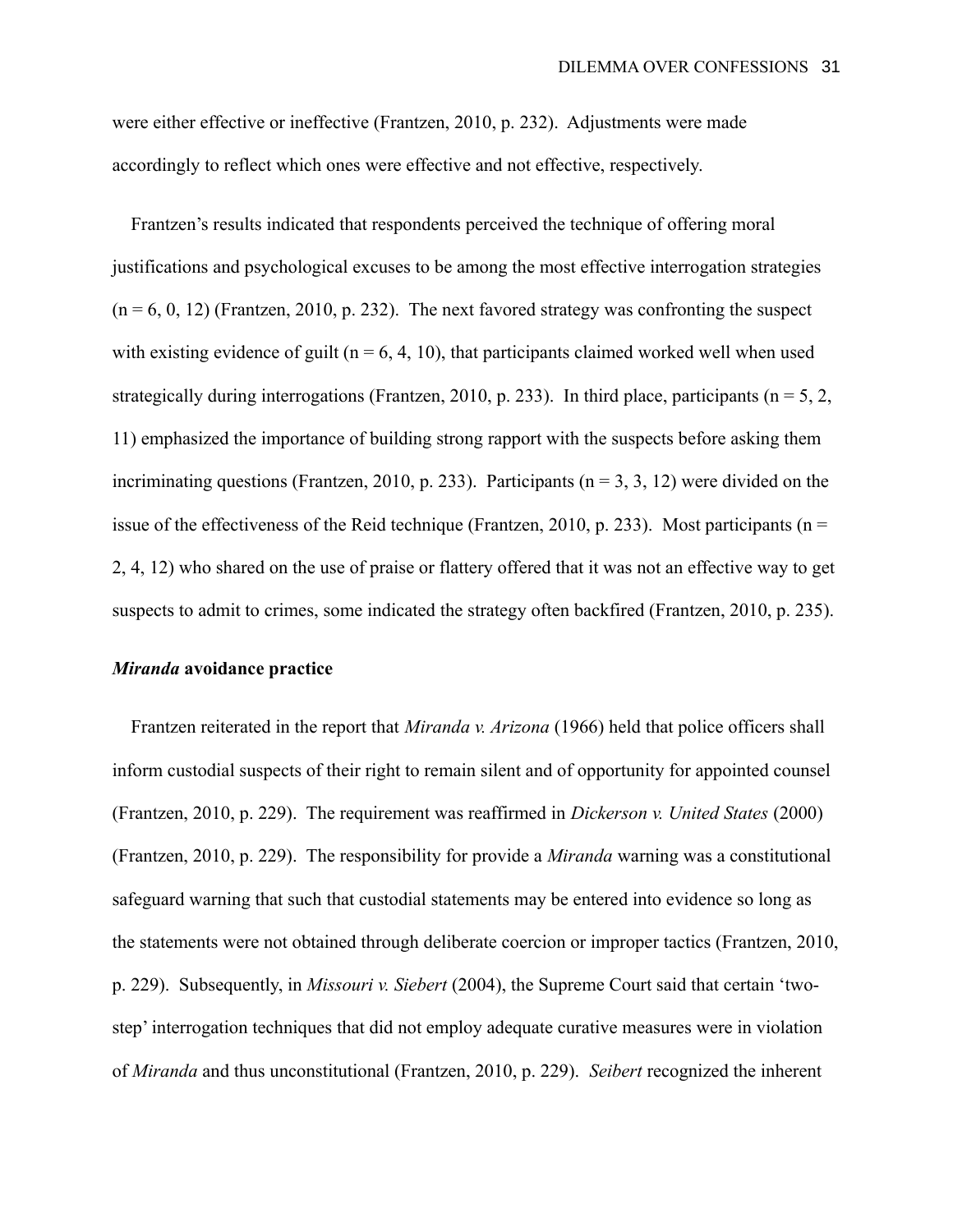temptation for law enforcement toward avoiding the *Miranda* rule (Frantzen, 2010, p. 229). Frantzen admits, though, it is unclear to what degree officers are willing to interrogate outside of *Miranda* (Frantzen, 2010, p. 229).

 Fourteen participants (n = 77%) indicated that the *Miranda* requirement was not an impediment to suspect interrogations, primarily they felt that most people were willing to provide statement to police outside of custodial (Frantzen, 2010, p. 235). Noncustodial statements are beyond *Miranda* warnings. For this reason, participants stated that they prefer conducting noncustodial as opposed to custodial interrogations (Frantzen, 2010, p. 235). One participant explained that most people don't understand the legal implications of their actions (Frantzen, 2010, p. 235). One participant explained that he does not prefer to give the *Miranda*  warning if doesn't have to adding most suspects are willing to speak with officers (Frantzen, 2010, p. 235). Others also explained that many suspects are willing to waive their rights because they would prefer to lie to officers instead of appear uncooperative (Frantzen, 2010, p. 235).

# **Training**

Of the 18 participants who agreed to be interviewed, some officers ( $n = 7$ ) discussed having completed some type of formal interview and interrogation training, the most popular being the Reid technique (Frantzen, 2010, p. 231). The eleven others stated that they had not received formal interrogation training, but they did express becoming experienced with various techniques while serving on-the-job (Frantzen, 2010, p. 231). Some of these interviewed informed Frantzen that interview training was not a requirement for their agency hence they had no obligation to complete any course concerning interrogations and interviews (Frantzen, 2010, p. 231).

### **Summary and conclusion**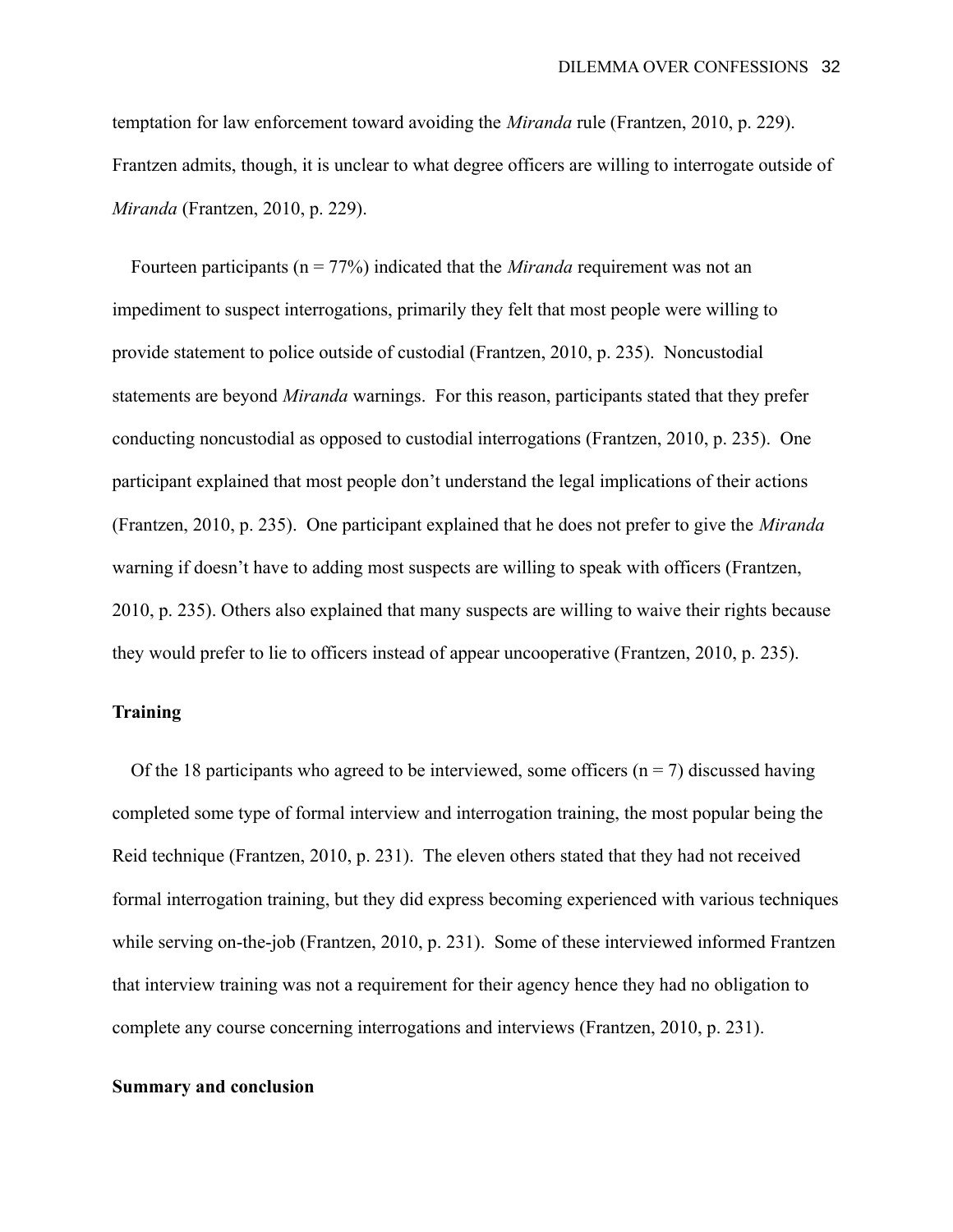We continue to learn from history, both ancient and modern, that a criminal justice system which comes to depend on the 'confession,' will in the long run, be less reliable and more subject to abuses than a system which depends on extrinsic evidence independently sourced through skillful investigation. This was the assertion stated in *Escobedo v. Illinois* (1964), which should be restored. As the Innocence Project has shown, more than 20-25% of the false convictions of exonerees were the product of false confessions, many of them coerced. Even the Frantzen study in support of law enforcement's use of interrogation strategies tends to support a different approach to acquire case clearance and convictions.

 Meanwhile, DNA analysis has proven itself not to discriminate. Legislation should be effected to favor the utilization of DNA analysis over confession evidence as the most reliable source to convict offenders. The anticipated outcome of these changes would restore public confidence in the criminal justice system. The public is shaken by the news of false convictions and due to the sensationalizing of high profile cases where confessions were later demonstrated to be incompetent. The public confidence runs high concerning DNA evidence.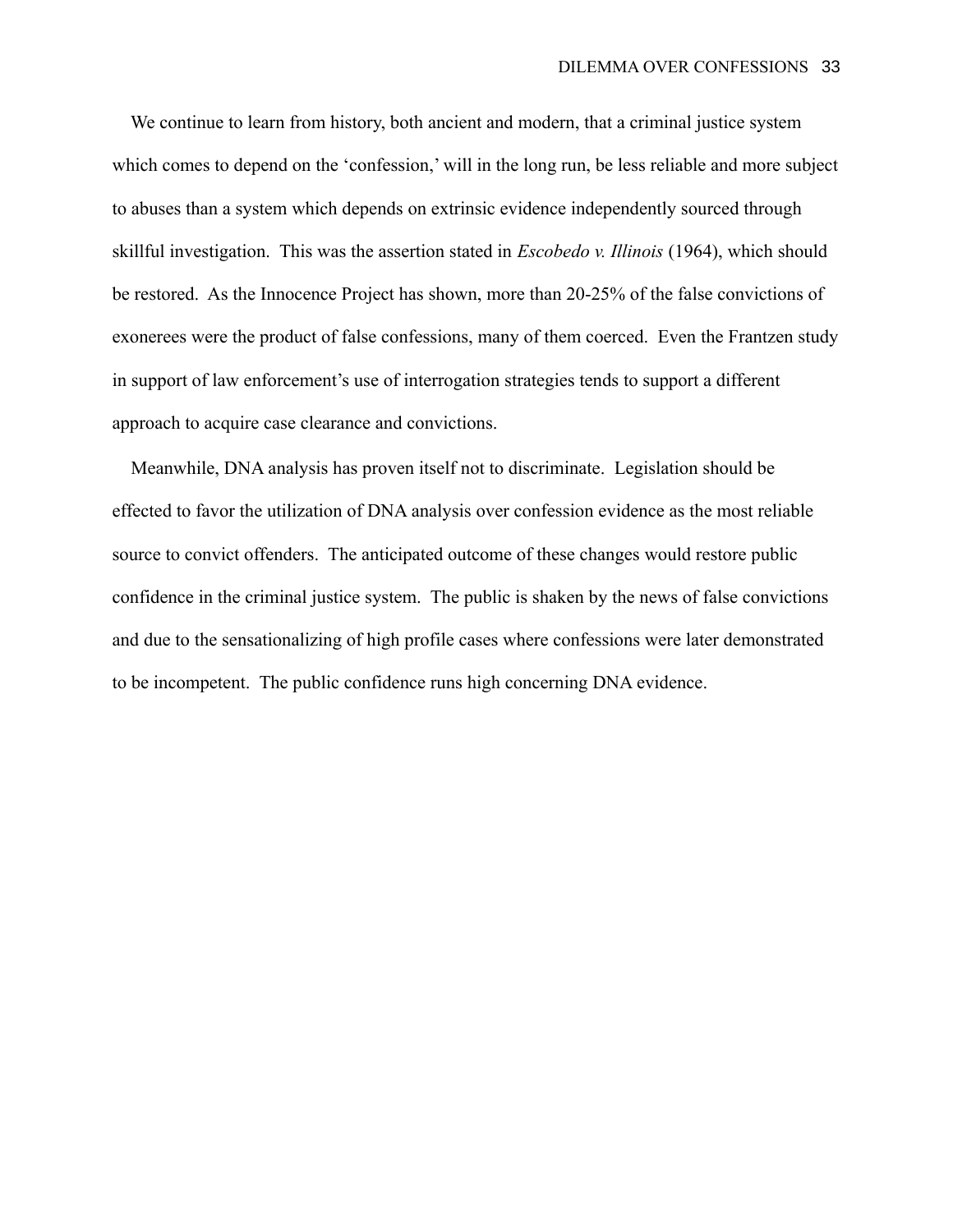#### References:

- Berger, M. A. (2006). The impact of DNA exonerations on the criminal justice system *Journal of Law, Medicine & Ethics* (Summer 2006) 34(1):320-327.
- Bond J. W. & Hammond, C. (2008, July). The value of DNA material recovered from crime scenes *Journal of Forensic Sciences* 53(4): 797-801.
- Chapman, F. E. (2013). Coerced Internalized False Confessions and Police Interrogations: The Power of Coercion *Law & Psychology Review 37*:159-192.
- Clow, K. A., Blandisi, I. M., Ricciardelli, R., & Schuller, R. A. (2012). Public perception of wrongful conviction: Support for compensation and apologies" *Albany Law Review* 2011/2012 75(3):1415-1438.
- Couch, R. (2013, June). A model for fixing identification evidence after Perry v. New Hampshire *Michigan Law Review* 111(8): 1535-1546.
- Dowling, D. C. (1965). Escobedo and Beyond: The Need for a Fourteenth Amendment Code of Criminal Procedure *Journal of Criminal Law, Criminology & Police Science 56*(2): 143- 157.
- Frantzen, D. (2010). Interrogation strategies, evidence, and the need for Miranda: A study of police ideologies *Police Practice & Research 11*(3): 227-239.
- Hennessy-Fiske, M. (2012). DNA evidence exonerates 300<sup>th</sup> prisoner nationwide *Los Angeles Times.* Retrieved (8/04/2013) from http://articles.latimes.com/2012/oct/01/nation/la-nadna-evidence-20121001.
- House, J. C., Cullen, R. M., Snook, B., & Noble, P. (2006, January). Improving effectiveness of National DNA Data Bank: A consideration of the criminal antecedents of predatory sexual offenders" *Canadian Journal of Criminology & Criminal Justice* 48(1): 61-75.